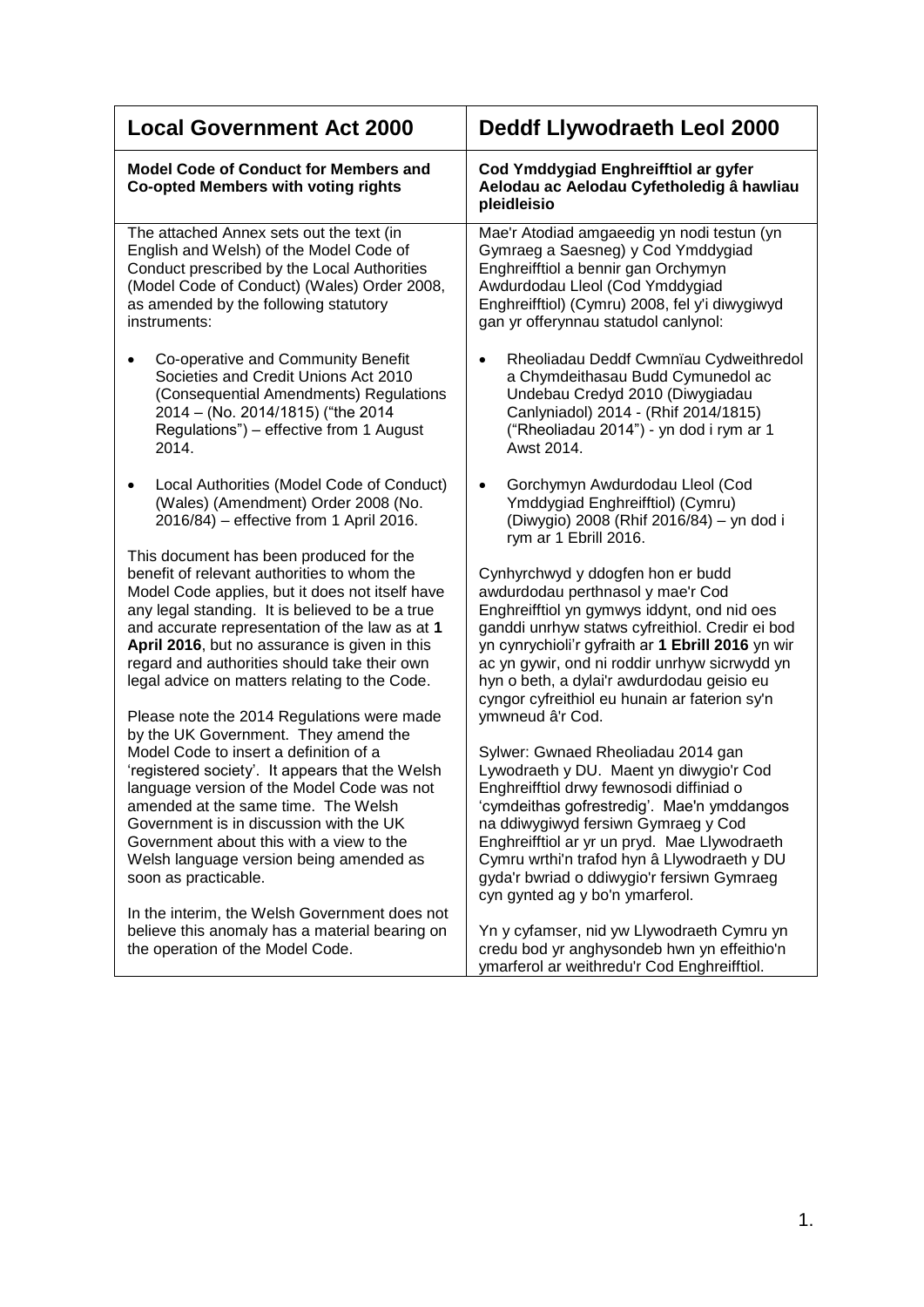# **CODE OF CONDUCT**

# **PART 1 INTERPRETATION**

 $1 - (1)$  In this code  $-$ 

"co-opted member" ("*aelod cyfetholedig*"), in relation to a relevant authority, means a person who is not a member of the authority but who —

(a) is a member of any committee or sub-committee of the authority, or

(b) is a member of, and represents the authority on, any joint committee or joint subcommittee of the authority, and who is entitled to vote on any question which falls to be decided at any meeting of that committee or subcommittee;

"meeting" ("*cyfarfod*") means any meeting —

(a) of the relevant authority,

(b) of any executive or board of the relevant authority,

(c) of any committee, sub-committee, joint committee or joint sub-committee of the relevant authority or of any such committee, sub-committee, joint committee or joint sub-committee of any executive or board of the authority, or

(d) where members or officers of the relevant authority are present other than a meeting of a political group constituted in accordance with regulation 8 of the Local Government (Committees and Political Groups) Regulations 1990,

and includes circumstances in which a member of an executive or board or an officer acting alone exercises a function of an authority;

"member" ("*aelod*") includes, unless the context requires otherwise, a co-opted member;

―registered society‖ means a society, other than a society registered as a credit union, which is —

(a) a registered society within the meaning given by section 1(1) of the Co-operative and Community Benefit Societies Act 2014; or

(b) a society registered or deemed to be registered under the Industrial and Provident Societies Act (Northern Ireland) 1969;

―register of members' interests‖ *("cofrestr o fuddiannau'r aelodau")* means the register established and maintained under section 81 of the Local Government Act 2000;

"relevant authority" ("*awdurdod perthnasol*") means—

- (a) a county council,
- (b) a county borough council,
- (c) a community council,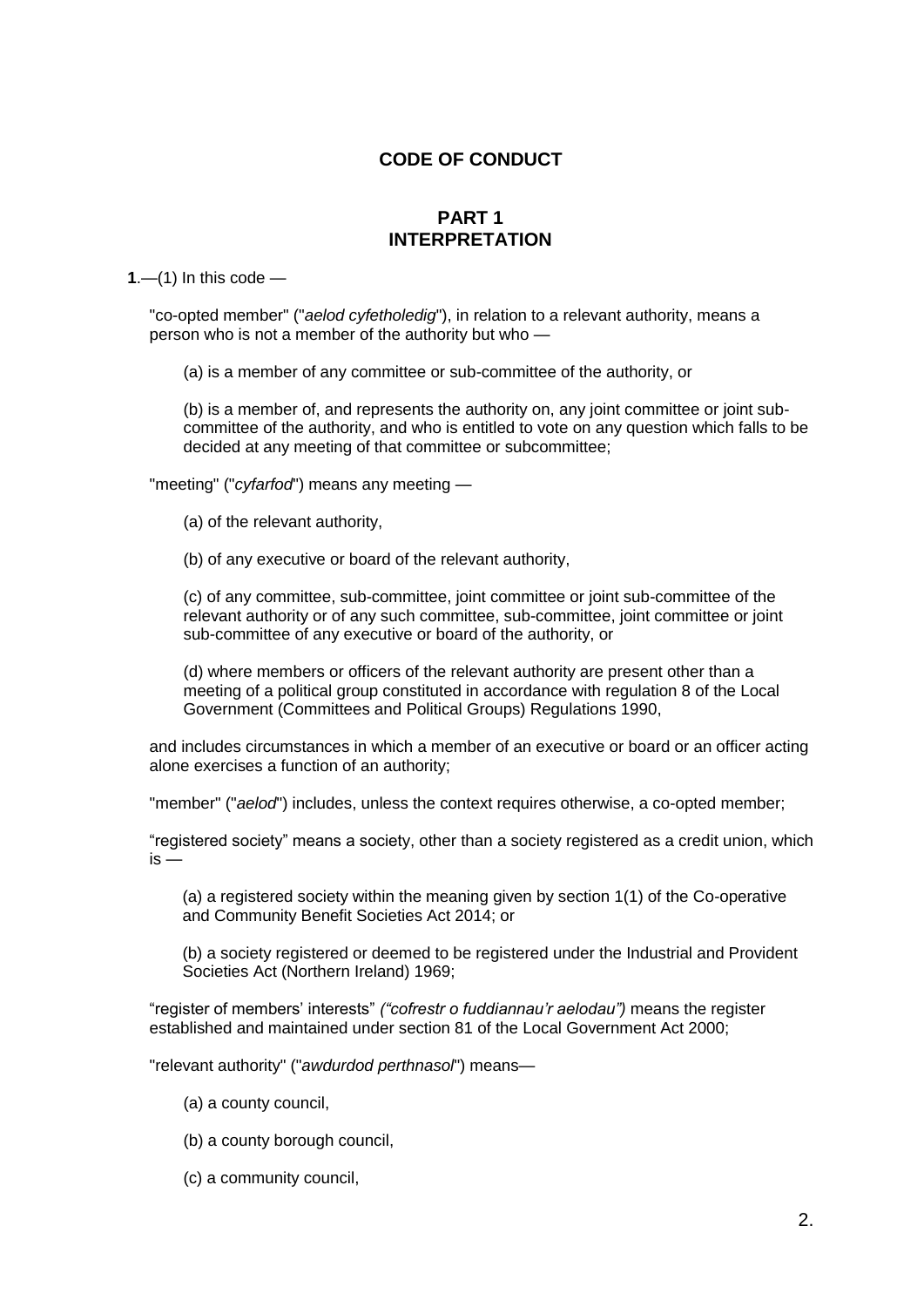(d) a fire and rescue authority constituted by a scheme under section 2 of the Fire and Rescue Services Act 2004 or a scheme to which section 4 of that Act applies,

(e) a National Park authority established under section 63 of the Environment Act 1995;

"you" ("*chi*") means you as a member or co-opted member of a relevant authority; and

"your authority" ("*eich awdurdod*") means the relevant authority of which you are a member or co-opted member.

(2) In relation to a community council—

(a) "proper officer" ("*swyddog priodol*") means an officer of that council within the meaning of section 270(3) of the Local Government Act 1972; and

(b) "standards committee" ("pwyllgor safonau") means the standards committee of the county or county borough council which has functions in relation to the community council for which it is responsible under section 56(1) and (2) of the Local Government Act 2000.

# **PART 2 GENERAL PROVISIONS**

**2**.—(1) Save where paragraph 3(a) applies, you must observe this code of conduct —

(a) whenever you conduct the business, or are present at a meeting, of your authority;

(b) whenever you act, claim to act or give the impression you are acting in the role of member to which you were elected or appointed;

(c) whenever you act, claim to act or give the impression you are acting as a representative of your authority; or

(d) at all times and in any capacity, in respect of conduct identified in paragraphs 6(1)(a) and 7.

(2) You should read this code together with the general principles prescribed under section 49(2) of the Local Government Act 2000 in relation to Wales.

**3**. Where you are elected, appointed or nominated by your authority to serve —

(a) on another relevant authority, or any other body, which includes a Local Health Board you must, when acting for that other authority or body, comply with the code of conduct of that other authority or body; or

(b) on any other body which does not have a code relating to the conduct of its members, you must, when acting for that other body, comply with this code of conduct, except and insofar as it conflicts with any other lawful obligations to which that other body may be subject.

**4**. You must —

(a) carry out your duties and responsibilities with due regard to the principle that there should be equality of opportunity for all people, regardless of their gender, race, disability, sexual orientation, age or religion;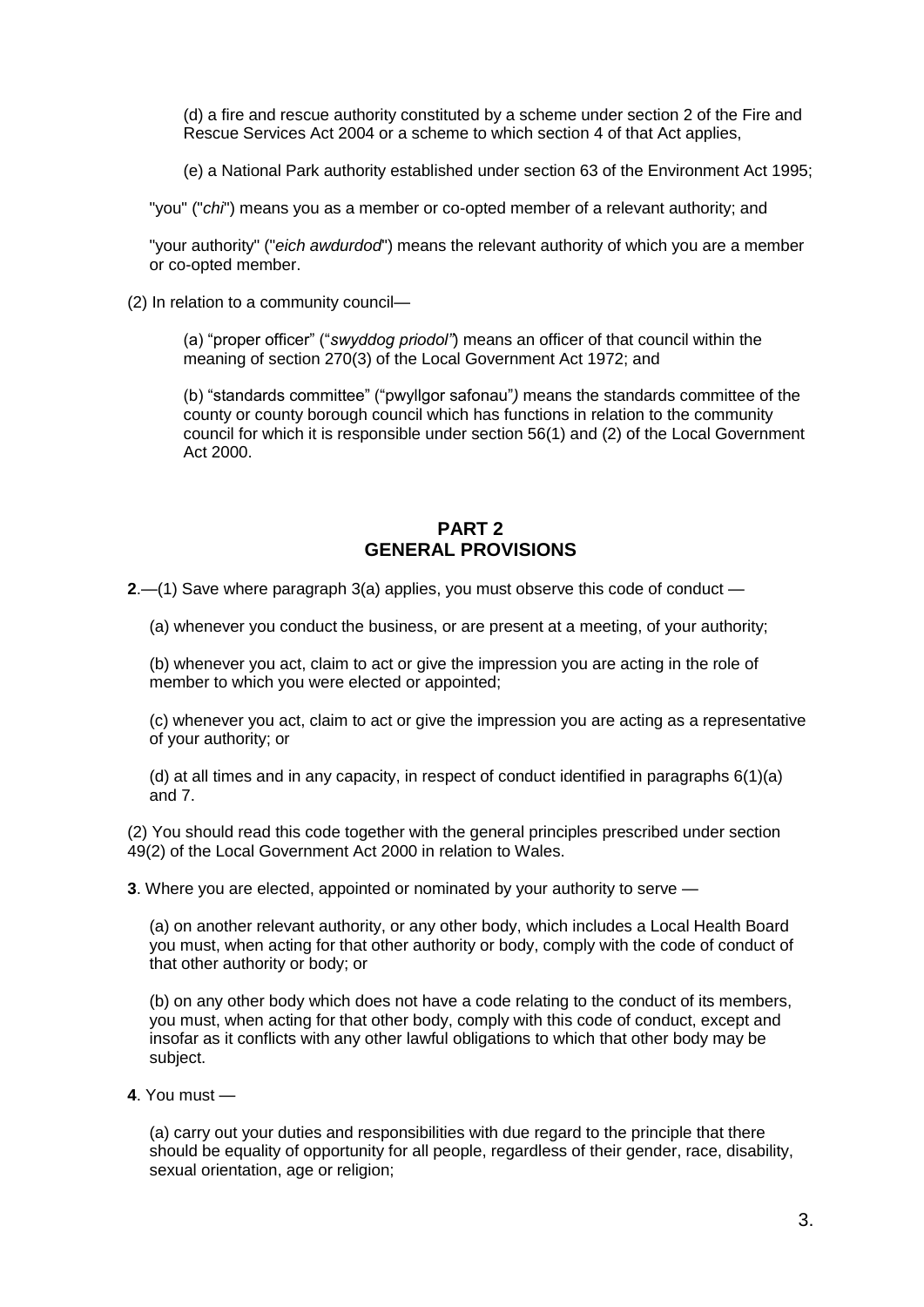- (b) show respect and consideration for others;
- (c) not use bullying behaviour or harass any person; and

(d) not do anything which compromises, or which is likely to compromise, the impartiality of those who work for, or on behalf of, your authority.

**5**. You must not —

(a) disclose confidential information or information which should reasonably be regarded as being of a confidential nature, without the express consent of a person authorised to give such consent, or unless required by law to do so;

(b) prevent any person from gaining access to information to which that person is entitled by law.

**6**.—(1) You must —

(a) not conduct yourself in a manner which could reasonably be regarded as bringing your office or authority into disrepute;

(b) report, whether through your authority's confidential reporting procedure or direct to the proper authority, any conduct by another member or anyone who works for, or on behalf of, your authority which you reasonably believe involves or is likely to involve criminal behaviour (which for the purposes of this paragraph does not include offences or behaviour capable of punishment by way of a fixed penalty);

(c) report to your authority's monitoring officer any conduct by another member which you reasonably believe breaches this code of conduct;

(d) not make vexatious, malicious or frivolous complaints against other members or anyone who works for, or on behalf of, your authority.

(2) You must comply with any request of your authority's monitoring officer, or the Public Services Ombudsman for Wales, in connection with an investigation conducted in accordance with their respective statutory powers.

**7**. You must not —

(a) in your official capacity or otherwise, use or attempt to use your position improperly to confer on or secure for yourself, or any other person, an advantage or create or avoid for yourself, or any other person, a disadvantage;

(b) use, or authorise others to use, the resources of your authority —

- (i) imprudently;
- (ii) in breach of your authority's requirements;
- (iii) unlawfully;

(iv) other than in a manner which is calculated to facilitate, or to be conducive to, the discharge of the functions of the authority or of the office to which you have been elected or appointed;

- (v) improperly for political purposes; or
- (vi) improperly for private purposes.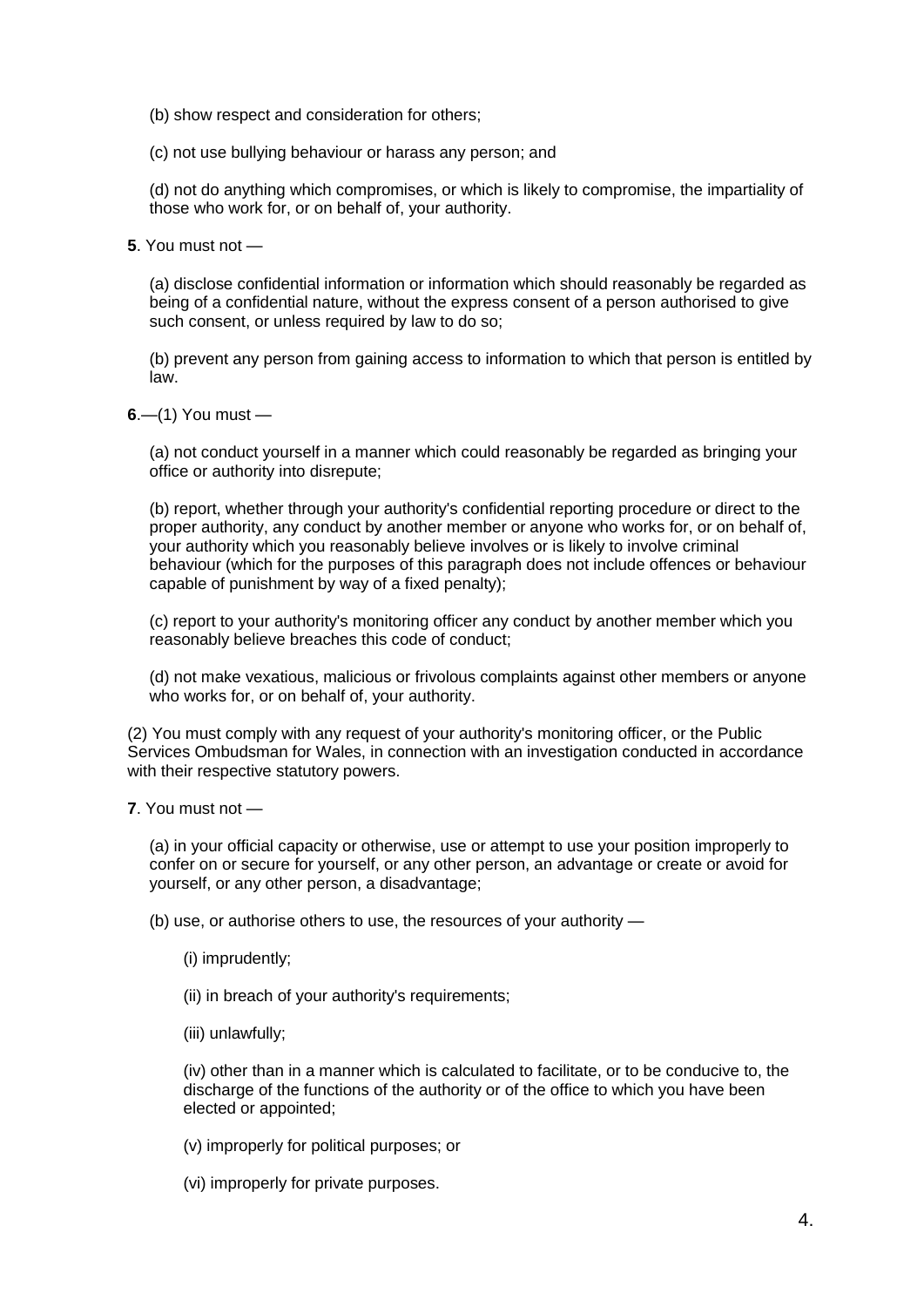**8**. You must —

(a) when participating in meetings or reaching decisions regarding the business of your authority, do so on the basis of the merits of the circumstances involved and in the public interest having regard to any relevant advice provided by your authority's officers, in particular by —

- (i) the authority's head of paid service;
- (ii) the authority's chief finance officer;
- (iii) the authority's monitoring officer;

(iv) the authority's chief legal officer (who should be consulted when there is any doubt as to the authority's power to act, as to whether the action proposed lies within the policy framework agreed by the authority or where the legal consequences of action or failure to act by the authority might have important repercussions);

(b) give reasons for all decisions in accordance with any statutory requirements and any reasonable additional requirements imposed by your authority.

**9**. You must —

—

(a) observe the law and your authority's rules governing the claiming of expenses and allowances in connection with your duties as a member;

(b) avoid accepting from anyone gifts, hospitality (other than official hospitality, such as a civic reception or a working lunch duly authorised by your authority), material benefits or services for yourself or any person which might place you, or reasonably appear to place you, under an improper obligation.

## **PART 3 INTERESTS**

#### **Personal Interests**

**10**.—(1) You must in all matters consider whether you have a personal interest, and whether this code of conduct requires you to disclose that interest.

(2) You must regard yourself as having a personal interest in any business of your authority if

(a) it relates to, or is likely to affect —

(i) any employment or business carried on by you;

(ii) any person who employs or has appointed you, any firm in which you are a partner or any company for which you are a remunerated director;

(iii) any person, other than your authority, who has made a payment to you in respect of your election or any expenses incurred by you in carrying out your duties as a member;

(iv) any corporate body which has a place of business or land in your authority's area, and in which you have a beneficial interest in a class of securities of that body that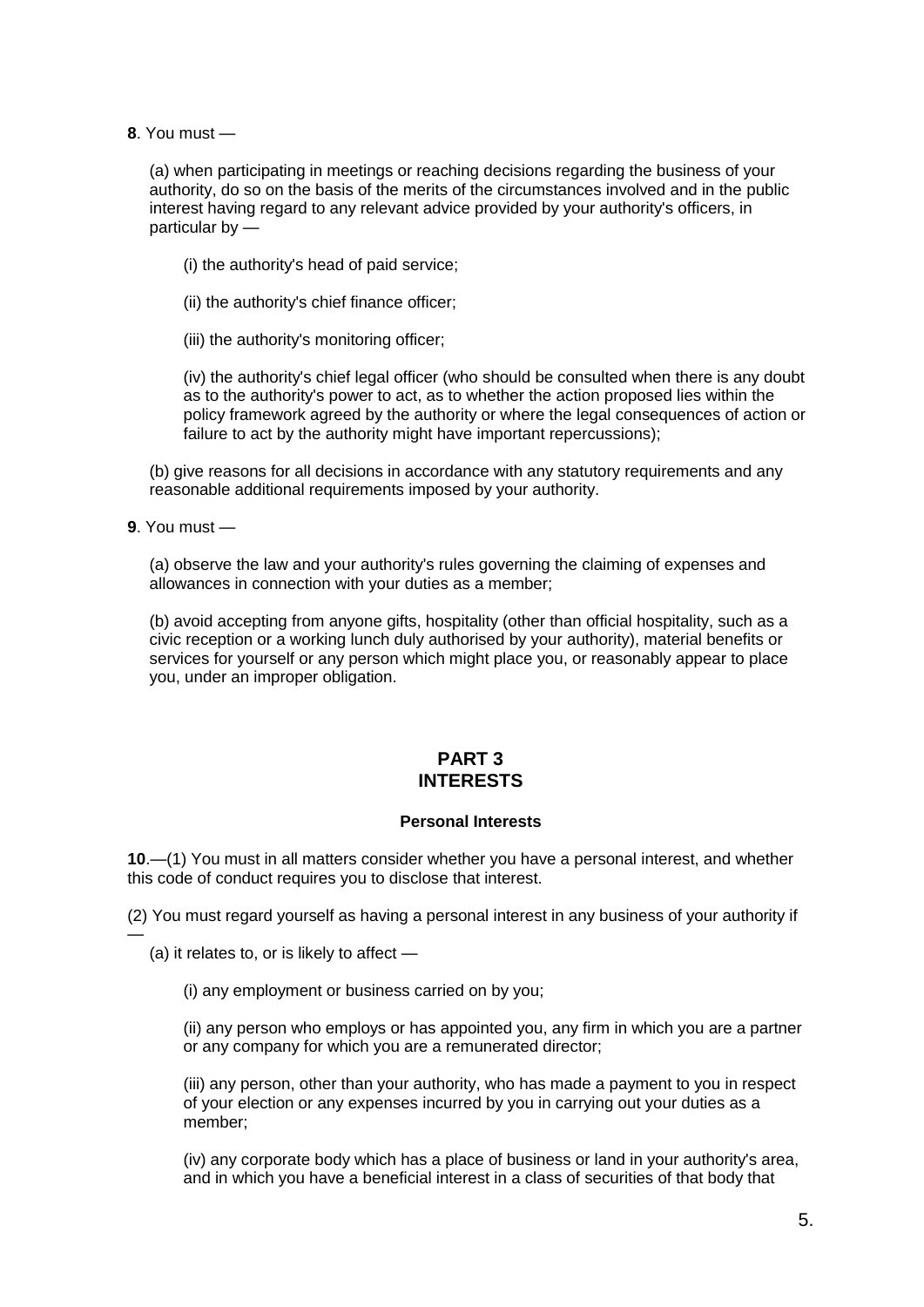exceeds the nominal value of £25,000 or one hundredth of the total issued share capital of that body;

(v) any contract for goods, services or works made between your authority and you or a firm in which you are a partner, a company of which you are a remunerated director, or a body of the description specified in sub-paragraph (iv) above;

(vi) any land in which you have a beneficial interest and which is in the area of your authority;

(vii) any land where the landlord is your authority and the tenant is a firm in which you are a partner, a company of which you are a remunerated director, or a body of the description specified in subparagraph (iv) above;

(viii) any body to which you have been elected, appointed or nominated by your authority;

 $(ix)$  any  $-$ 

(aa) public authority or body exercising functions of a public nature;

(bb company, registered society, charity, or body directed to charitable purposes;

(cc) body whose principal purposes include the influence of public opinion or policy;

(dd) trade union or professional association; or

(ee) private club, society or association operating within your authority's area,

in which you have membership or hold a position of general control or management;

(x) any land in your authority's area in which you have a licence (alone or jointly with others) to occupy for 28 days or longer;

*[Note: subparagraph (b) is omitted.]*

(c) a decision upon it might reasonably be regarded as affecting —

(i) your well-being or financial position, or that of a person with whom you live, or any person with whom you have a close personal association;

(ii) any employment or business carried on by persons as described in  $10(2)(c)(i)$ ;

(iii) any person who employs or has appointed such persons described in  $10(2)(c)(i)$ , any firm in which they are a partner, or any company of which they are directors;

(iv) any corporate body in which persons as described in 10(2)(c)(i) have a beneficial interest in a class of securities exceeding the nominal value of £5,000; or

(v) any body listed in paragraphs  $10(2)(a)(ix)(aa)$  to (ee) in which persons described in 10(2)(c)(i) hold a position of general control or management,

to a greater extent than the majority of—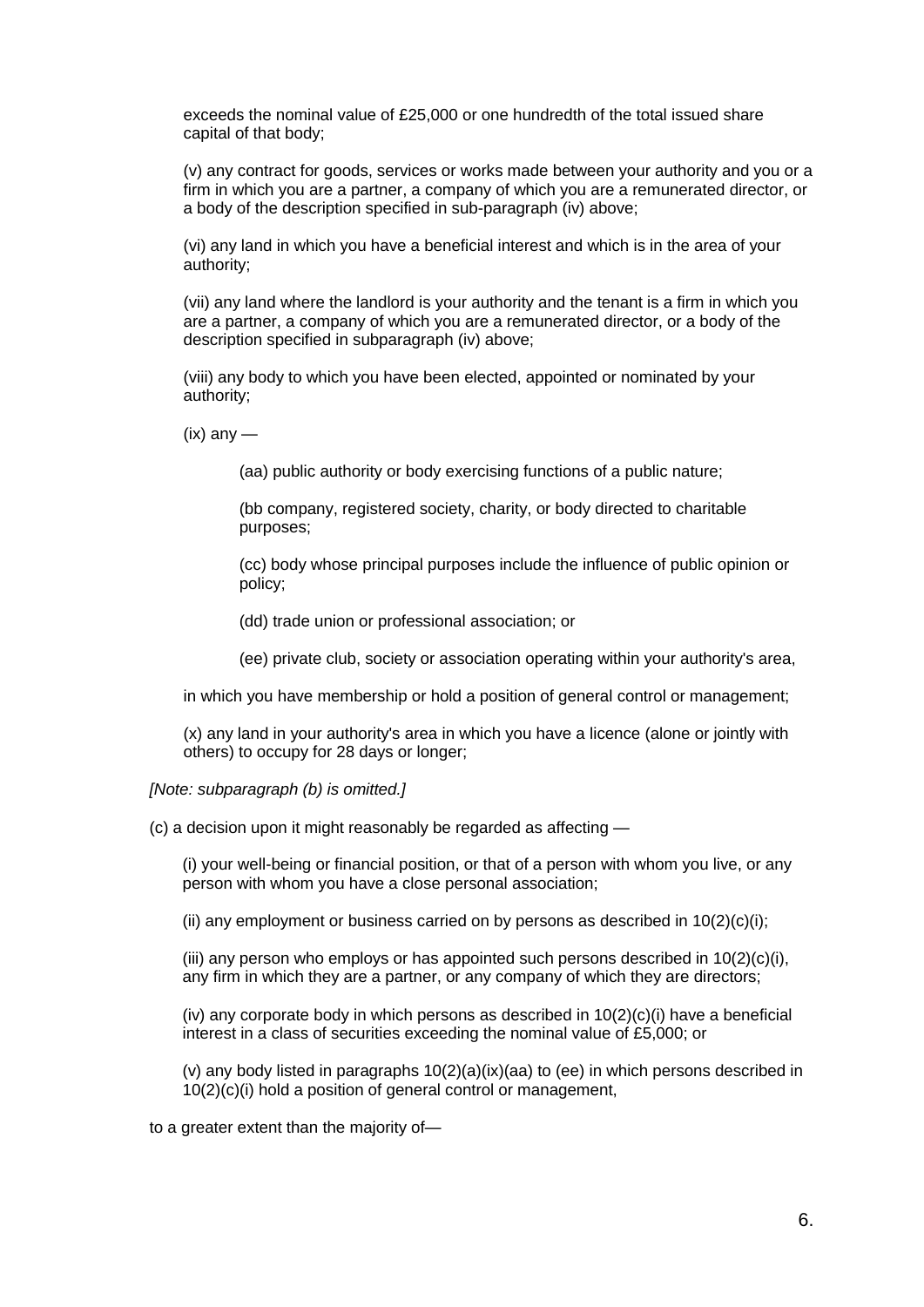(aa) in the case of an authority with electoral divisions or wards, other council tax payers, rate payers or inhabitants of the electoral division or ward, as the case may be, affected by the decision; or

(bb) in all other cases, other council tax payers, ratepayers or inhabitants of the authority's area.

### **Disclosure of Personal Interests**

**11**.—(1) Where you have a personal interest in any business of your authority and you attend a meeting at which that business is considered, you must disclose orally to that meeting the existence and nature of that interest before or at the commencement of that consideration, or when the interest becomes apparent.

(2) Where you have a personal interest in any business of your authority and you make —

(a) written representations (whether by letter, facsimile or some other form of electronic communication) to a member or officer of your authority regarding that business, you should include details of that interest in the written communication; or

(b) oral representations (whether in person or some form of electronic communication) to a member or officer of your authority you should disclose the interest at the commencement of such representations, or when it becomes apparent to you that you have such an interest, and confirm the representation and interest in writing within 14 days of the representation.

(3) Subject to paragraph 14(1)(b) below, where you have a personal interest in any business of your authority and you have made a decision in exercising a function of an executive or board, you must in relation to that business ensure that any written statement of that decision records the existence and nature of your interest.

(4) You must, in respect of a personal interest not previously disclosed, before or immediately after the close of a meeting where the disclosure is made pursuant to sub-paragraph 11(1), give written notification to your authority in accordance with any requirements identified by your authority's monitoring officer, or in relation to a community council, your authority's proper officer from time to time but, as a minimum containing —

- (a) details of the personal interest;
- (b) details of the business to which the personal interest relates; and
- (c) your signature.

(5) Where you have agreement from your monitoring officer that the information relating to your personal interest is sensitive information, pursuant to paragraph 16(1), your obligations under this paragraph 11 to disclose such information, whether orally or in writing, are to be replaced with an obligation to disclose the existence of a personal interest and to confirm that your monitoring officer has agreed that the nature of such personal interest is sensitive information.

(6) For the purposes of sub-paragraph (4), a personal interest will only be deemed to have been previously disclosed if written notification has been provided in accordance with this code since the last date on which you were elected, appointed or nominated as a member of your authority.

(7) For the purposes of sub-paragraph (3), where no written notice is provided in accordance with that paragraph you will be deemed as not to have declared a personal interest in accordance with this code.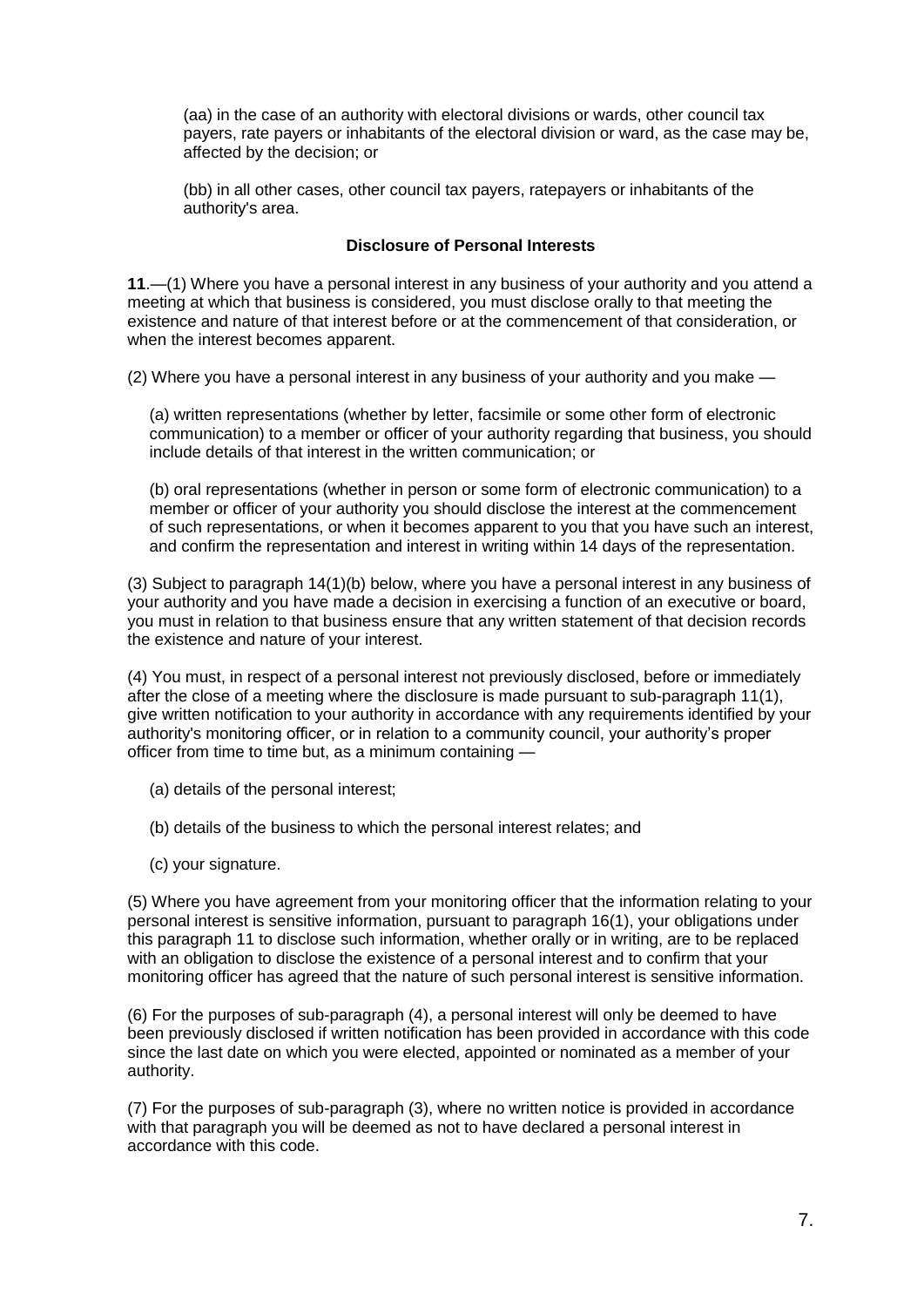## **Prejudicial Interests**

**12**.—(1) Subject to sub-paragraph (2) below, where you have a personal interest in any business of your authority you also have a prejudicial interest in that business if the interest is one which a member of the public with knowledge of the relevant facts would reasonably regard as so significant that it is likely to prejudice your judgement of the public interest.

(2) Subject to sub-paragraph (3), you will not be regarded as having a prejudicial interest in any business where that business—

(a) relates to —

(i) another relevant authority of which you are also a member;

(ii) another public authority or body exercising functions of a public nature in which you hold a position of general control or management;

(iii) a body to which you have been elected, appointed or nominated by your authority;

(iv) your role as a school governor (where not appointed or nominated by your authority) unless it relates particularly to the school of which you are a governor;

(v) your role as a member of a Local Health Board where you have not been appointed or nominated by your authority;

(b) relates to —

(i) the housing functions of your authority where you hold a tenancy or lease with your authority, provided that you do not have arrears of rent with your authority of more than two months, and provided that those functions do not relate particularly to your tenancy or lease;

(ii) the functions of your authority in respect of school meals, transport and travelling expenses, where you are a guardian, parent, grandparent or have parental responsibility (as defined in section 3 of the Children Act 1989) of a child in full time education, unless it relates particularly to the school which that child attends;

(iii) the functions of your authority in respect of statutory sick pay under Part XI of the Social Security Contributions and Benefits Act 1992, where you are in receipt of, or are entitled to the receipt of such pay from your authority;

(iv) the functions of your authority in respect of an allowance or payment made in accordance with the provisions of Part 8 of the Local Government (Wales) Measure 2011, or an allowance or pension provided under section 18 of the Local Government and Housing Act 1989;

(c) your role as a community councillor in relation to a grant, loan or other form of financial assistance made by your community council to community or voluntary organisations up to a maximum of £500.

(3) The exemptions in subparagraph (2)(a) do not apply where the business relates to the determination of any approval, consent, licence, permission or registration.

### **Overview and Scrutiny Committees**

**13**. You also have a prejudicial interest in any business before an overview and scrutiny committee of your authority (or of a sub-committee of such a committee) where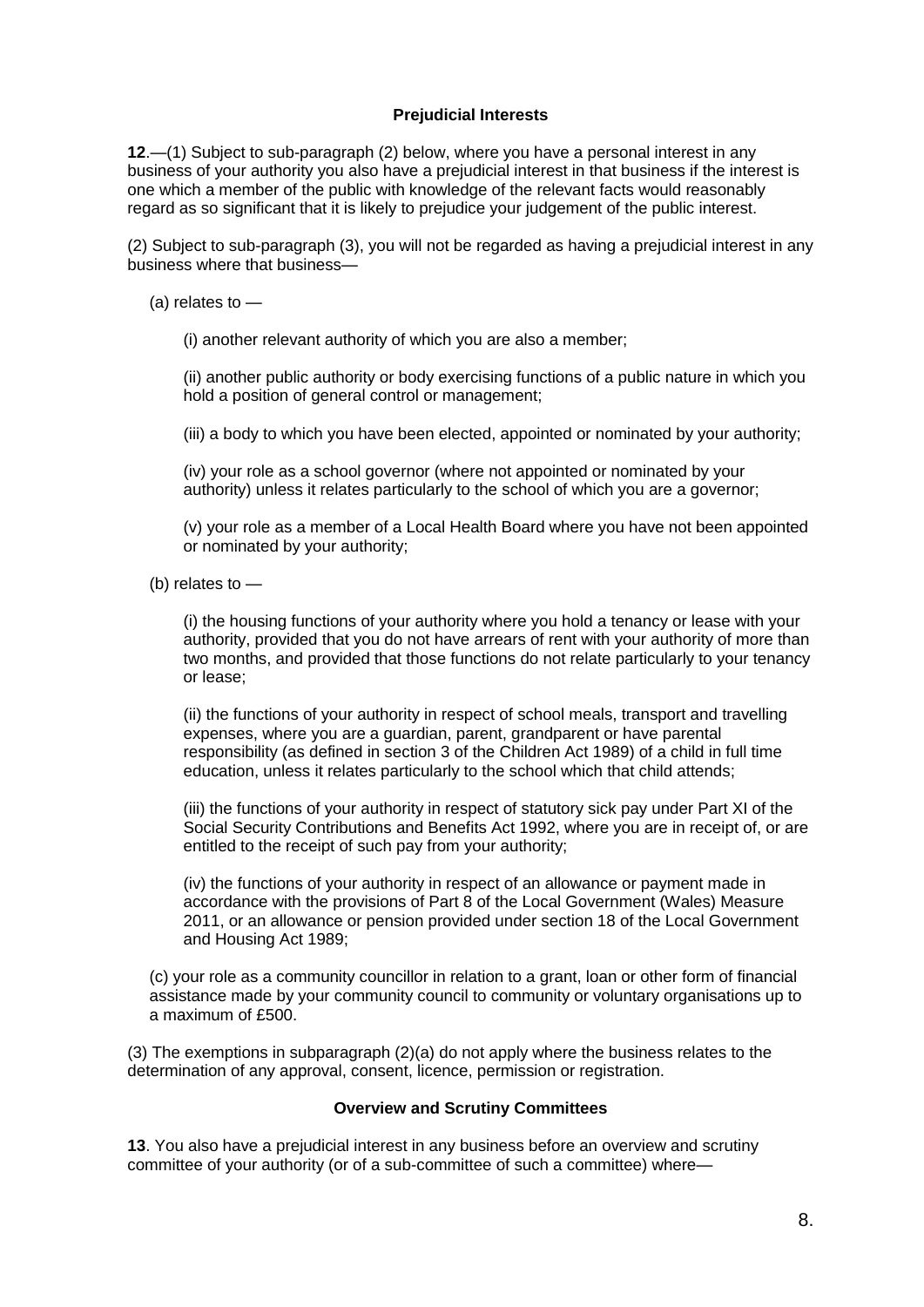(a) that business relates to a decision made (whether implemented or not) or action taken by your authority's executive, board or another of your authority's committees, subcommittees, joint committees or joint subcommittees; and

(b) at the time the decision was made or action was taken, you were a member of the executive, board, committee, sub-committee, joint-committee or joint sub-committee mentioned in sub-paragraph (a) and you were present when that decision was made or action was taken.

### **Participation in Relation to Disclosed Interests**

**14**.—(1) Subject to sub-paragraphs (2), (2A), (3) and (4), where you have a prejudicial interest in any business of your authority you must, unless you have obtained a dispensation from your authority's standards committee —

(a) withdraw from the room, chamber or place where a meeting considering the business is being held—

(i) where sub-paragraph (2) applies, immediately after the period for making representations, answering questions or giving evidence relating to the business has ended and in any event before further consideration of the business begins, whether or not the public are allowed to remain in attendance for such consideration; or

(ii) in any other case, whenever it becomes apparent that that business is being considered at that meeting;

(b) not exercise executive or board functions in relation to that business;

(c) not seek to influence a decision about that business;

(d) not make any written representations (whether by letter, facsimile or some other form of electronic communication) in relation to that business; and

(e) not make any oral representations (whether in person or some form of electronic communication) in respect of that business or immediately cease to make such oral representations when the prejudicial interest becomes apparent.

(2) Where you have a prejudicial interest in any business of your authority you may attend a meeting but only for the purpose of making representations, answering questions or giving evidence relating to the business, provided that the public are also allowed to attend the meeting for the same purpose, whether under a statutory right or otherwise.

(2A) Where you have a prejudicial interest in any business of your authority you may submit written representations to a meeting relating to that business, provided that the public are allowed to attend the meeting for the purpose of making representations, answering questions or giving evidence relating to the business, whether under statutory right or otherwise.

(2B) When submitting written representations under sub-paragraph (2A) you must comply with any procedure that your authority may adopt for the submission of such representations.

(3) Sub-paragraph (1) does not prevent you attending and participating in a meeting if —

(a) you are required to attend a meeting of an overview or scrutiny committee, by such committee exercising its statutory powers; or

(b) you have the benefit of a dispensation provided that you —

(i) state at the meeting that you are relying on the dispensation; and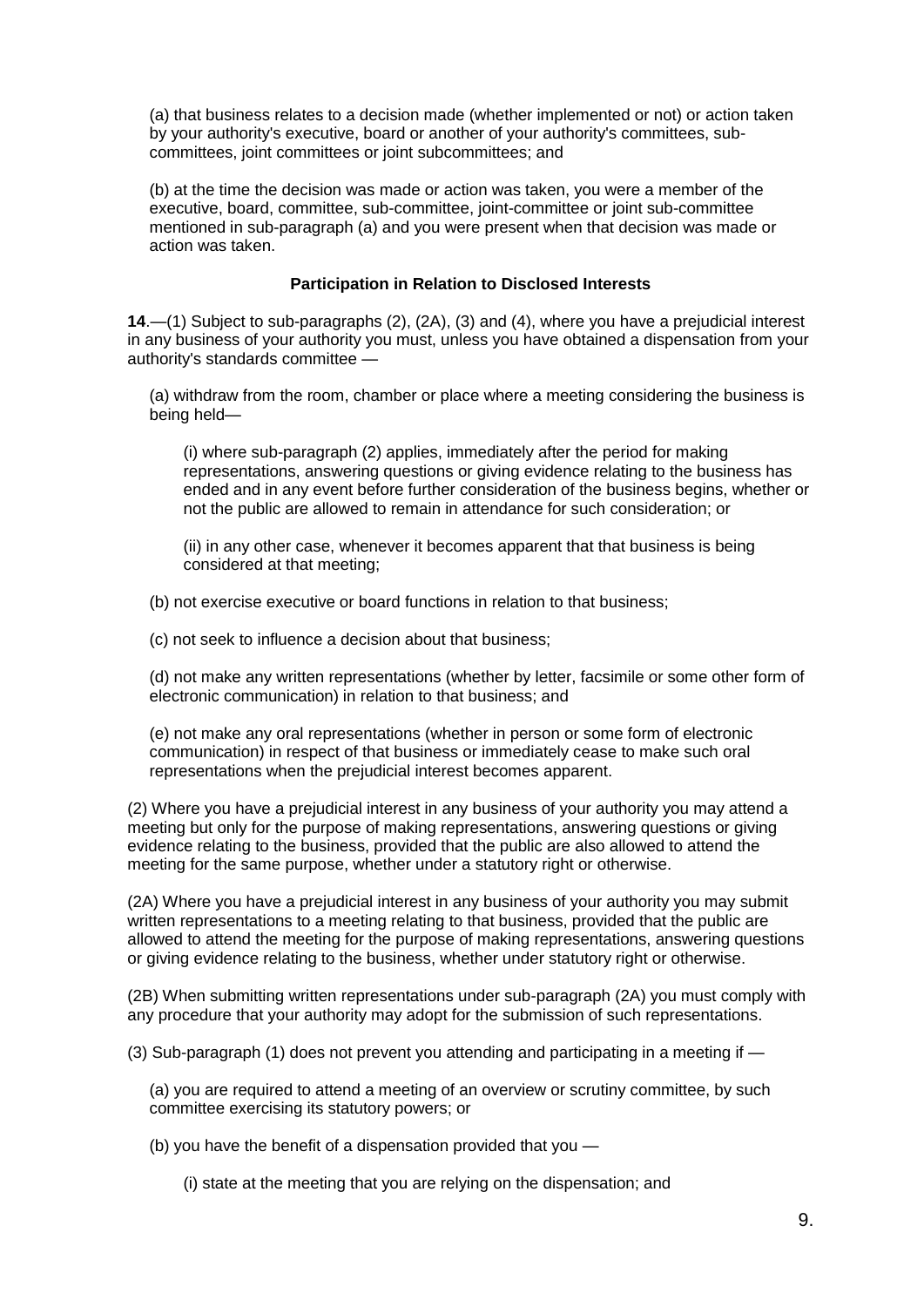(ii) before or immediately after the close of the meeting give written notification to your authority containing —

- (aa) details of the prejudicial interest;
- (bb) details of the business to which the prejudicial interest relates;
- (cc)details of, and the date on which, the dispensation was granted; and
- (dd) your signature.

(4) Where you have a prejudicial interest and are making written or oral representations to your authority in reliance upon a dispensation, you must provide details of the dispensation within any such written or oral representation and, in the latter case, provide written notification to your authority within 14 days of making the representation.

## **PART 4 THE REGISTER OF MEMBERS' INTERESTS**

#### **Registration of Personal Interests**

**15**.—(1) Subject to sub-paragraph (4), you must, within 28 days of—

(a) your authority's code of conduct being adopted or the mandatory provisions of this model code being applied to your authority; or

(b) your election or appointment to office (if that is later),

register your personal interests, where they fall within a category mentioned in paragraph 10(2)(a), in your authority's register of members' interests by providing written notification to your authority's monitoring officer.

(2) Subject to sub-paragraph (4), you must, within 28 days of becoming aware of any new personal interest falling within a category mentioned in paragraph 10(2)(a), register that new personal interest in your authority's register of members' interests by providing written notification to your authority's monitoring officer.

(3) Subject to sub-paragraph (4), you must, within 28 days of becoming aware of any change to a registered personal interest falling within a category mentioned in paragraph 10(2)(a), register that change in your authority's register of members' interests by providing written notification to your authority's monitoring officer, or in the case of a community council to your authority's proper officer.

(4) Sub-paragraphs (1), (2) and (3) do not apply to sensitive information determined in accordance with paragraph 16(1).

(5) Sub-paragraphs (1) and (2) do not apply if you are a member of a relevant authority which is a community council when you act in your capacity as a member of such an authority.

(6) You must, when disclosing a personal interest in accordance with paragraph 11 for the first time, register that personal interest in your authority's register of members' interests by providing written notification to your authority's monitoring officer, or in the case of a community council to your authority's proper officer.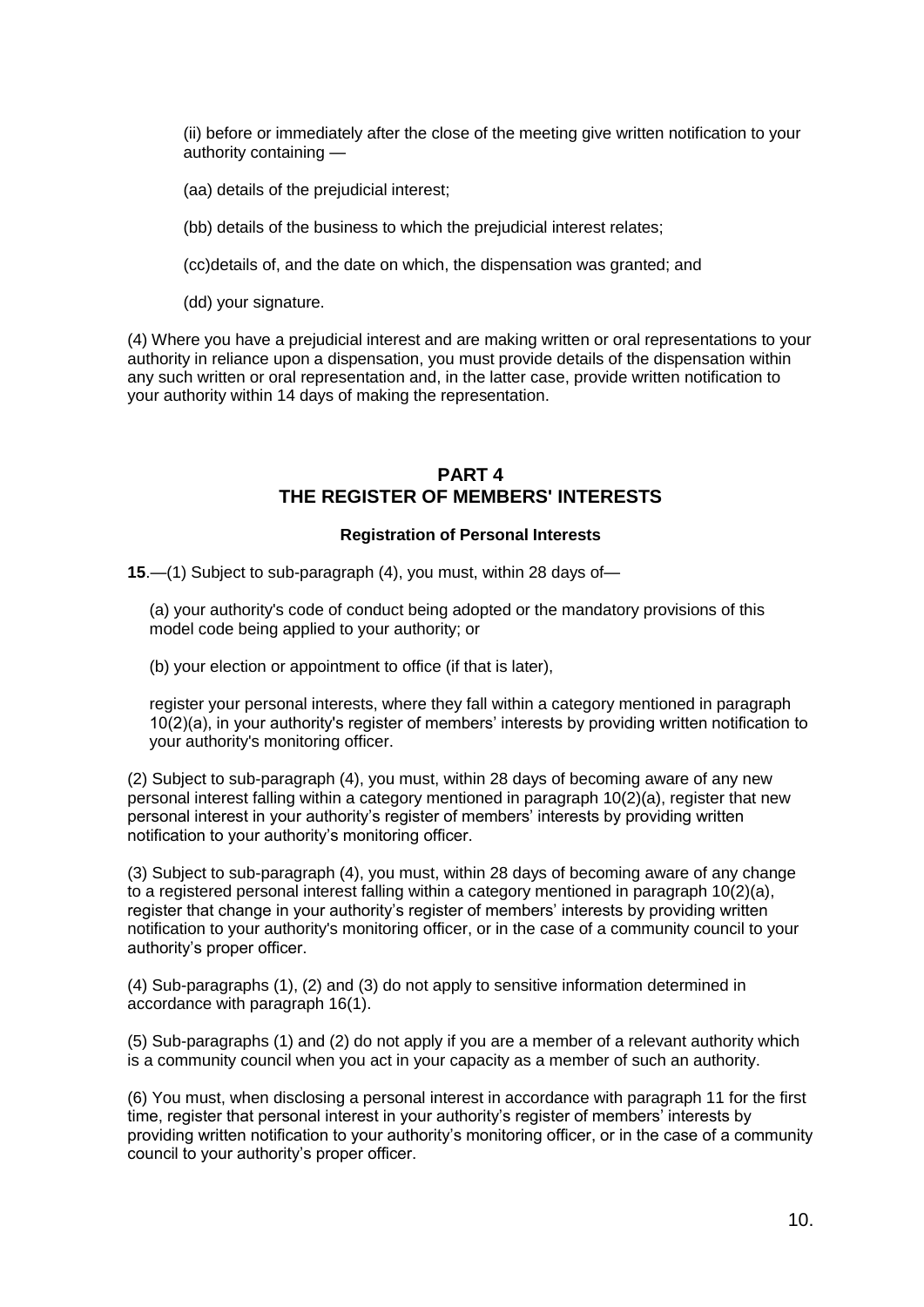### **Sensitive information**

**16.**—(1) Where you consider that the information relating to any of your personal interests is sensitive information, and your authority's monitoring officer agrees, you need not include that information when registering that interest, or, as the case may be, a change to the interest under paragraph 15.

(2) You must, within 28 days of becoming aware of any change of circumstances which means that information excluded under sub-paragraph (1) is no longer sensitive information, notify your authority's monitoring officer, or in relation to a community council, your authority's proper officer asking that the information be included in your authority's register of members' interests.

(3) In this code, "sensitive information" ("*gwybodaeth sensitif*") means information whose availability for inspection by the public creates, or is likely to create, a serious risk that you or a person who lives with you may be subjected to violence or intimidation.

## **Registration of Gifts and Hospitality**

**17**. You must, within 28 days of receiving any gift, hospitality, material benefit or advantage above a value specified in a resolution of your authority, provide written notification to your authority's monitoring officer, or in relation to a community council, to your authority's proper officer of the existence and nature of that gift, hospitality, material benefit or advantage.

--------------------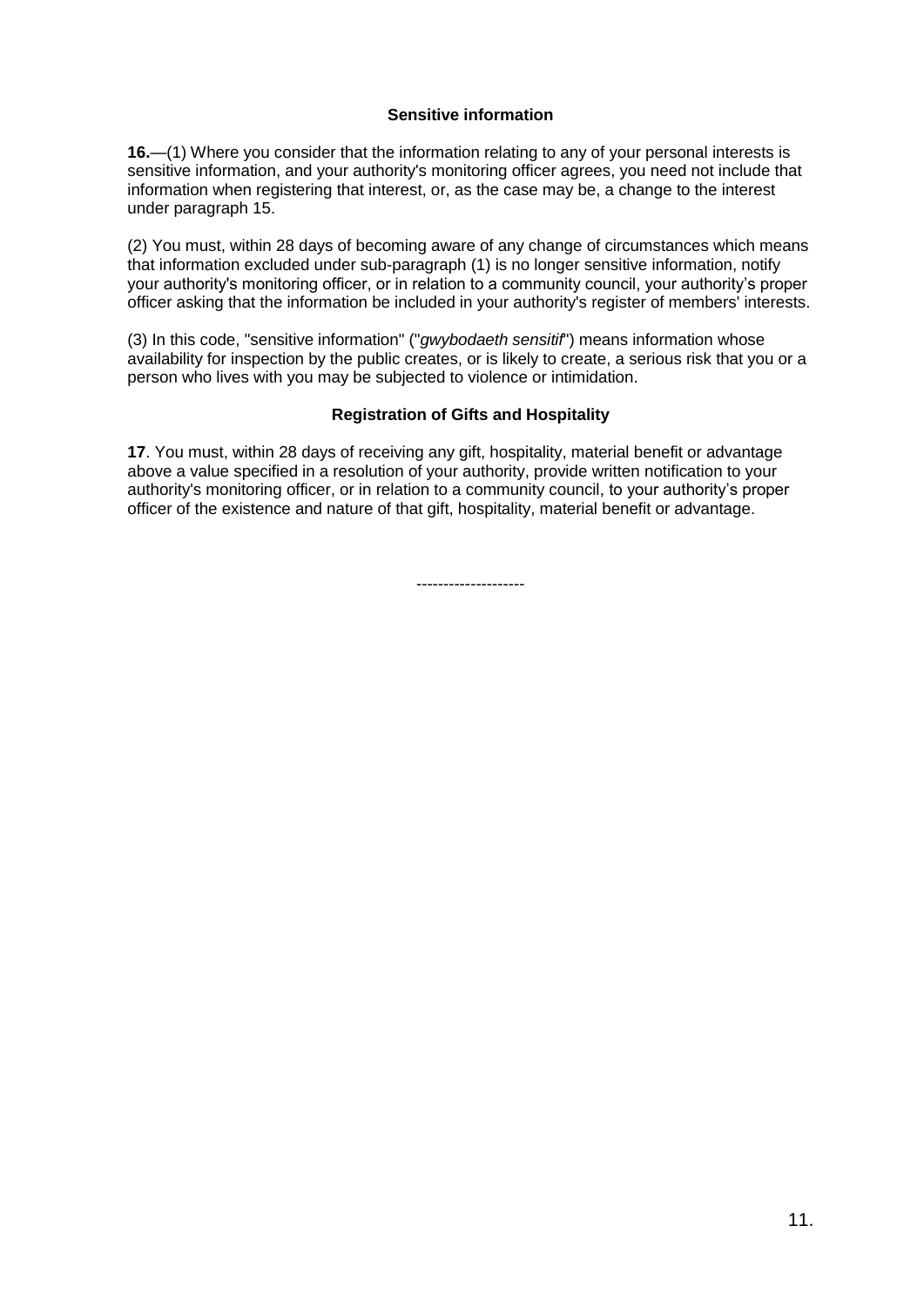# **Y COD YMDDYGIAD ENGHREIFFTIOL**

# **RHAN 1 DEHONGLI**

**1**.—(1) Yn y cod hwn —

mae "aelod" ("*member*") yn cynnwys aelod cyfetholedig onid yw'r cyd-destun yn mynnu fel arall;

ystyr "aelod cyfetholedig" ("*co-opted member*"), mewn perthynas ag awdurdod perthnasol, yw person nad yw'n aelod o'r awdurdod ond—

(a) sy'n aelod o unrhyw bwyllgor neu is-bwyllgor i'r awdurdod, neu

(b) sy'n aelod o unrhyw gyd-bwyllgor neu gyd-is-bwyllgor i'r awdurdod, ac sy'n cynrychioli'r awdurdod arno,

ac sydd â'r hawl i bleidleisio ar unrhyw gwestiwn sydd i'w benderfynu mewn unrhyw gyfarfod o'r pwyllgor neu o'r is-bwyllgor hwnnw;

ystyr "eich awdurdod" ("*your authority*") yw'r awdurdod perthnasol yr ydych chi'n aelod neu'n aelod cyfetholedig ohono;

ystyr "awdurdod perthnasol" ("*relevant authority*") yw—

- (a) cyngor sir,
- (b) cyngor bwrdeistref sirol,
- (c) cyngor cymuned,

(ch) awdurdod tân ac achub a gyfansoddwyd drwy gynllun o dan adran 2 o Ddeddf Gwasanaethau Tân ac Achub 2004 neu gynllun y mae adran 4 o'r Ddeddf honno yn gymwys iddo,

(d) awdurdod Parc Cenedlaethol a sefydlwyd o dan adran 63 o Ddeddf yr Amgylchedd 1995;

ystyr "cofrestr o fuddiannau'r aelodau" ("register of members' interests") yw'r gofrestr a sefydlir ac a gedwir o dan adran 81 o Ddeddf Llywodraeth Leol 2000;

ystyr "cyfarfod" ("*meeting*") yw unrhyw gyfarfod —

(a) o'r awdurdod perthnasol,

(b) o unrhyw weithrediaeth neu fwrdd i'r awdurdod perthnasol,

(c) o unrhyw bwyllgor, is-bwyllgor, cyd-bwyllgor neu gyd-is-bwyllgor i'r awdurdod perthnasol neu unrhyw bwyllgor, is-bwyllgor, cyd-bwyllgor neu gyd-is-bwyllgor o'r fath i unrhyw weithrediaeth neu fwrdd i'r awdurdod, neu

(ch) y mae aelodau neu swyddogion yr awdurdod perthnasol yn bresennol ynddo ac eithrio cyfarfod grwˆ p gwleidyddol a gyfansoddwyd yn unol â rheoliad 8 o Reoliadau Llywodraeth Leol (Pwyllgorau a Grwpiau Gwleidyddol) 1990,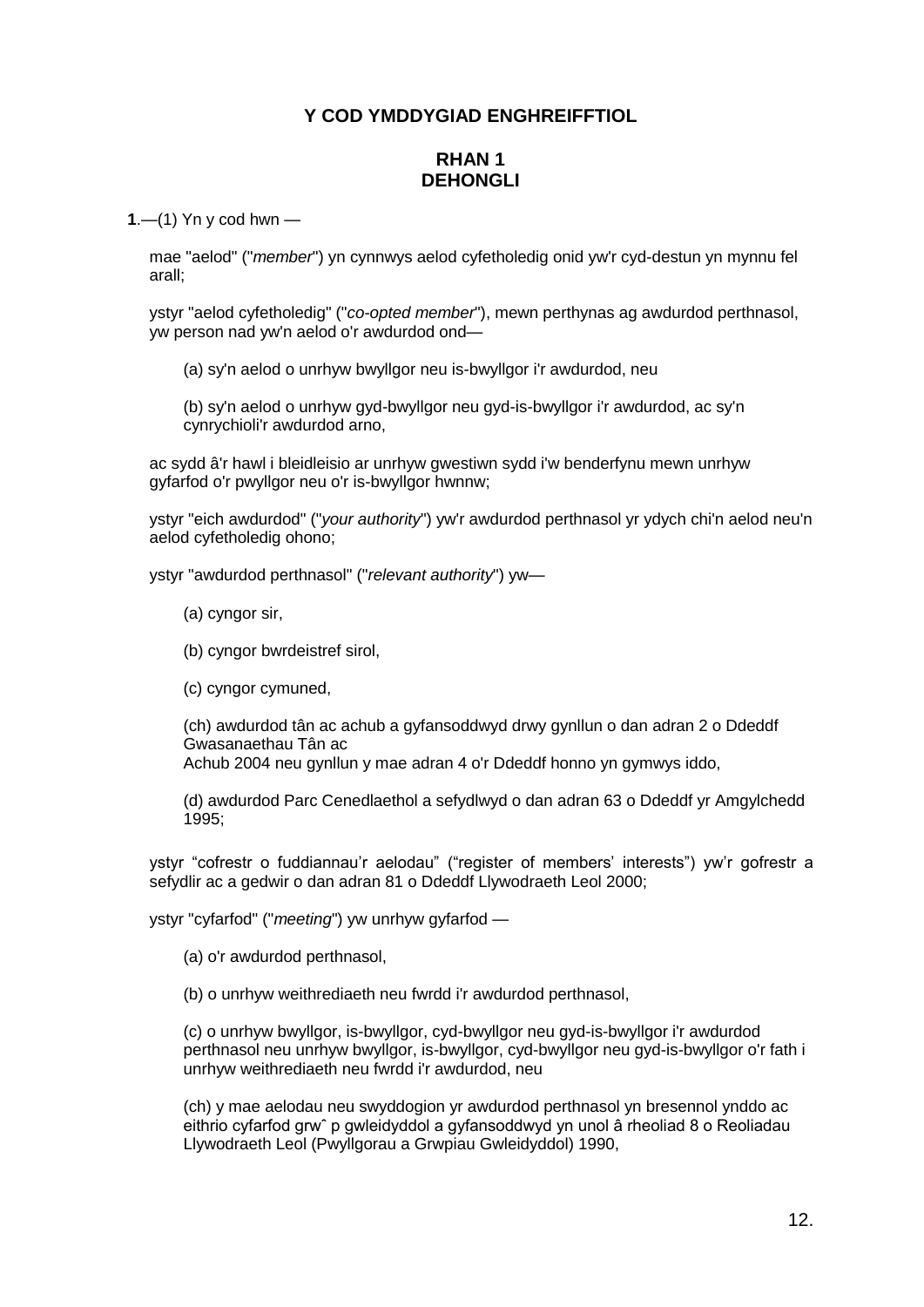ac mae'n cynnwys amgylchiadau pan fo aelod o weithrediaeth neu fwrdd neu swyddog sy'n gweithredu ar ei ben ei hun yn arfer un o swyddogaethau awdurdod; ac

ystyr "chi" ("*you*") yw chi fel aelod neu aelod cyfetholedig o awdurdod perthnasol.

(2) Mewn perthynas â chyngor cymuned—

(a) ystyr "swyddog priodol" ("proper officer") yw swyddog o'r cyngor hwnnw o fewn ystyr adran 270(3) o Ddeddf Llywodraeth Leol 1972; a

(b) ystyr "pwyllgor safonau" ("standards committee") yw pwyllgor safonau'r cyngor sir neu'r cyngor bwrdeistref sirol sydd â swyddogaethau mewn perthynas â'r cyngor cymuned y mae'n gyfrifol amdano o dan adran 56(1) a (2) o Ddeddf Llywodraeth Leol 2000.

# **RHAN 2 DARPARIAETHAU CYFFREDINOL**

**2**.—(1)Ac eithrio pan fo paragraff 3(a) yn gymwys, rhaid i chi gydymffurfio â'r cod ymddygiad hwn —

(a) pa bryd bynnag y byddwch yn cynnal busnes eich awdurdod, neu'n bresennol mewn un o gyfarfodydd eich awdurdod;

(b) pa bryd bynnag y byddwch yn gweithredu, yn honni gweithredu neu'n rhoi'r argraff eich bod yn gweithredu yn rôl aelod y cawsoch eich ethol neu eich penodi iddi;

(c) pa bryd bynnag y byddwch yn gweithredu, yn honni gweithredu neu'n rhoi'r argraff eich bod yn gweithredu fel un o gynrychiolwyr eich awdurdod; neu

(ch) ar bob adeg ac mewn unrhyw gapasiti, mewn cysylltiad ag ymddygiad a nodir ym mharagraffau 6(1)(a) a 7.

(2) Dylech ddarllen y cod hwn ar y cyd â'r egwyddorion cyffredinol a ragnodir o dan adran 49(2) o Ddeddf Llywodraeth Leol 2000 o ran Cymru.

**3**. Os byddwch wedi eich ethol, eich penodi neu eich enwebu gan eich awdurdod i wasanaethu —

(a) ar awdurdod perthnasol arall, neu ar unrhyw gorff arall, sy'n cynnwys Bwrdd Iechyd Lleol rhaid i chi, pan fyddwch yn gweithredu ar ran yr awdurdod arall neu'r corff arall hwnnw, gydymffurfio â chod ymddygiad yr awdurdod arall neu'r corff arall hwnnw; neu

(b) ar unrhyw gorff arall nad oes ganddo god sy'n ymwneud ag ymddygiad ei aelodau, rhaid i chi, pan fyddwch yn gweithredu ar ran y corff arall hwnnw, gydymffurfio â'r cod ymddygiad hwn, ac eithrio pan yw'n gwrthdaro ag unrhyw rwymedigaethau cyfreithlon eraill y gall y corff hwnnw fod yn ddarostyngedig iddynt neu i'r graddau y mae'n gwrthdaro â'r cyfryw rwymedigaethau.

**4**. Rhaid i chi —

(a) cyflawni eich dyletswyddau a'ch cyfrifoldebau gan roi sylw dyladwy i'r egwyddor y dylai fod cyfle cyfartal i bawb, waeth beth fo'u rhyw, eu hil, eu hanabledd, eu cyfeiriadedd rhywiol, eu hoed neu eu crefydd;

(b) dangos parch at eraill ac ystyriaeth ohonynt;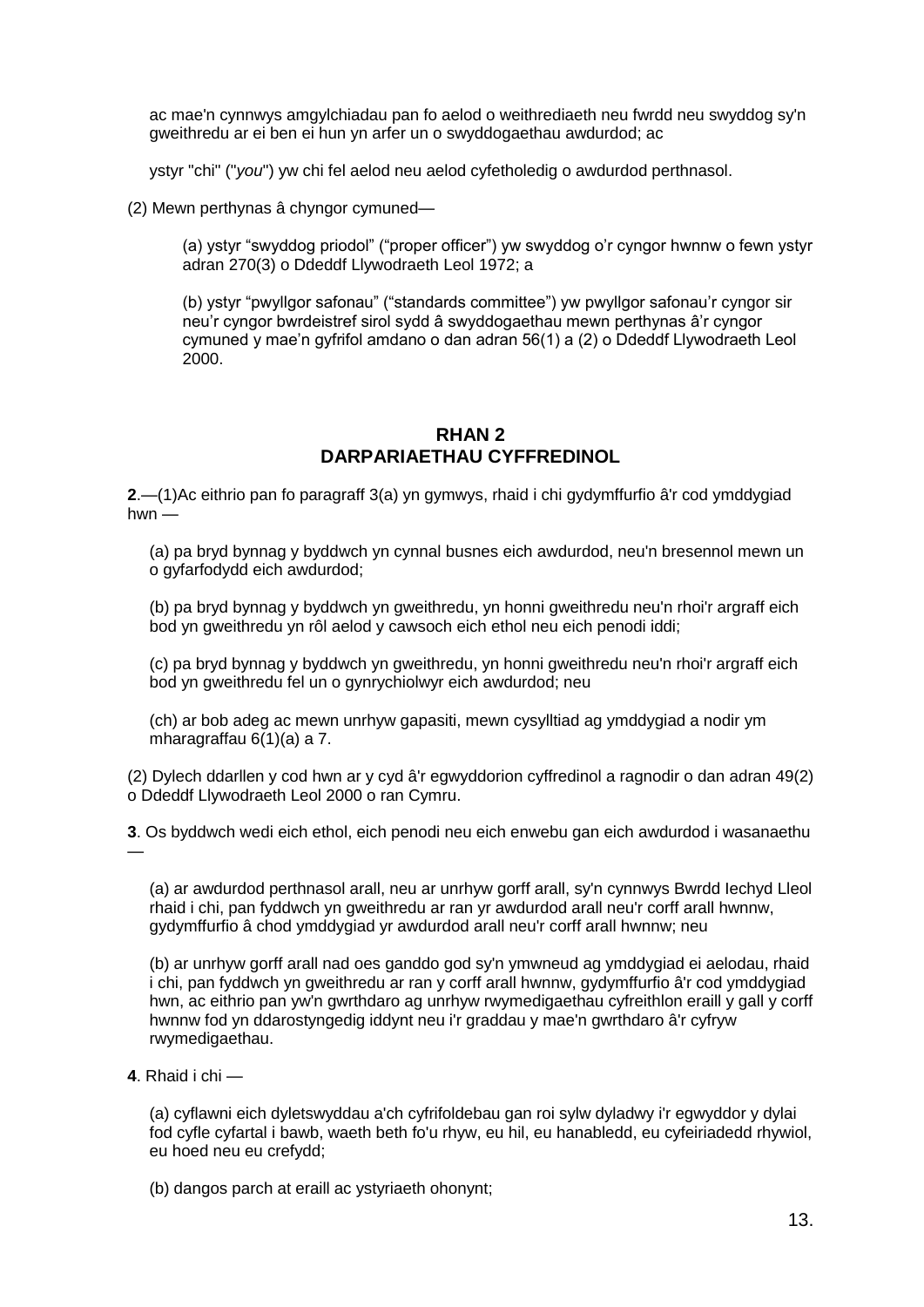(c) peidio ag ymddwyn fel bwli neu harasio unrhyw berson; a

(ch) peidio â gwneud dim sy'n cyfaddawdu, neu sy'n debygol o gyfaddawdu, didueddrwydd y sawl sy'n gweithio i'ch cyngor neu ar ei ran.

**5**. Rhaid i chi —

(a) peidio â datgelu gwybodaeth gyfrinachol neu wybodaeth y byddai'n rhesymol ystyried ei bod o natur gyfrinachol, heb gydsyniad datganedig person a awdurdodwyd i roi cydsyniad o'r fath, neu onid yw'r gyfraith yn mynnu eich bod yn gwneud hynny;

(b) peidio â rhwystro unrhyw berson rhag gweld gwybodaeth y mae gan y person hwnnw hawl i'w gweld yn ôl y gyfraith.

**6**.—(1)Rhaid i chi —

(a) peidio ag ymddwyn mewn ffordd y gellid yn rhesymol ei hystyried yn un sy'n dwyn anfri ar eich swydd neu ar eich awdurdod;

(b) adrodd, p'un ai drwy weithdrefn adrodd gyfrinachol eich awdurdod neu'n uniongyrchol i'r awdurdod priodol, ar unrhyw ymddygiad gan aelod arall neu gan unrhyw un sy'n gweithio i'ch awdurdod neu ar ei ran ac y mae'n rhesymol i chi fod o'r farn ei fod yn golygu neu'n debygol o olygu ymddygiad troseddol (nad yw at ddibenion y paragraff hwn yn cynnwys tramgwyddau neu ymddygiad y gellir ei gosbi drwy gosb benodedig);

(c) adrodd i swyddog monitro eich awdurdod ar unrhyw ymddygiad gan aelod arall y mae'n rhesymol i chi fod o'r farn ei fod yn groes i'r cod ymddygiad hwn;

(ch) peidio â gwneud cwynion blinderus, maleisus neu wacsaw yn erbyn aelodau eraill neu unrhyw un sy'n gweithio i'ch awdurdod neu ar ei ran.

(2) Rhaid i chi gydymffurfio ag unrhyw gais gan swyddog monitro eich awdurdod, neu gan Ombwdsmon Gwasanaethau Cyhoeddus Cymru, mewn cysylltiad ag ymchwiliad a wneir yn unol â'u gwahanol bwerau statudol.

**7**. Rhaid i chi —

(a) yn eich capasiti swyddogol neu fel arall, beidio â defnyddio neu geisio defnyddio eich safle yn amhriodol i roi neu i sicrhau mantais i chi eich hun neu i unrhyw berson arall, neu i greu neu i osgoi anfantais i chi eich hun neu i unrhyw berson arall;

(b) peidio â defnyddio adnoddau eich awdurdod, neu awdurdodi eraill i'w defnyddio—

- (i) yn annoeth;
- (ii) yn groes i ofynion eich awdurdod;
- (iii) yn anghyfreithlon;

(iv) ac eithrio mewn dull a fwriedir i hwyluso neu i ffafrio cyflawni swyddogaethau'r awdurdod neu'r swydd yr ydych wedi eich ethol neu eich penodi iddo neu iddi;

(v) yn amhriodol at ddibenion gwleidyddol; neu

(vi) yn amhriodol at ddibenion preifat.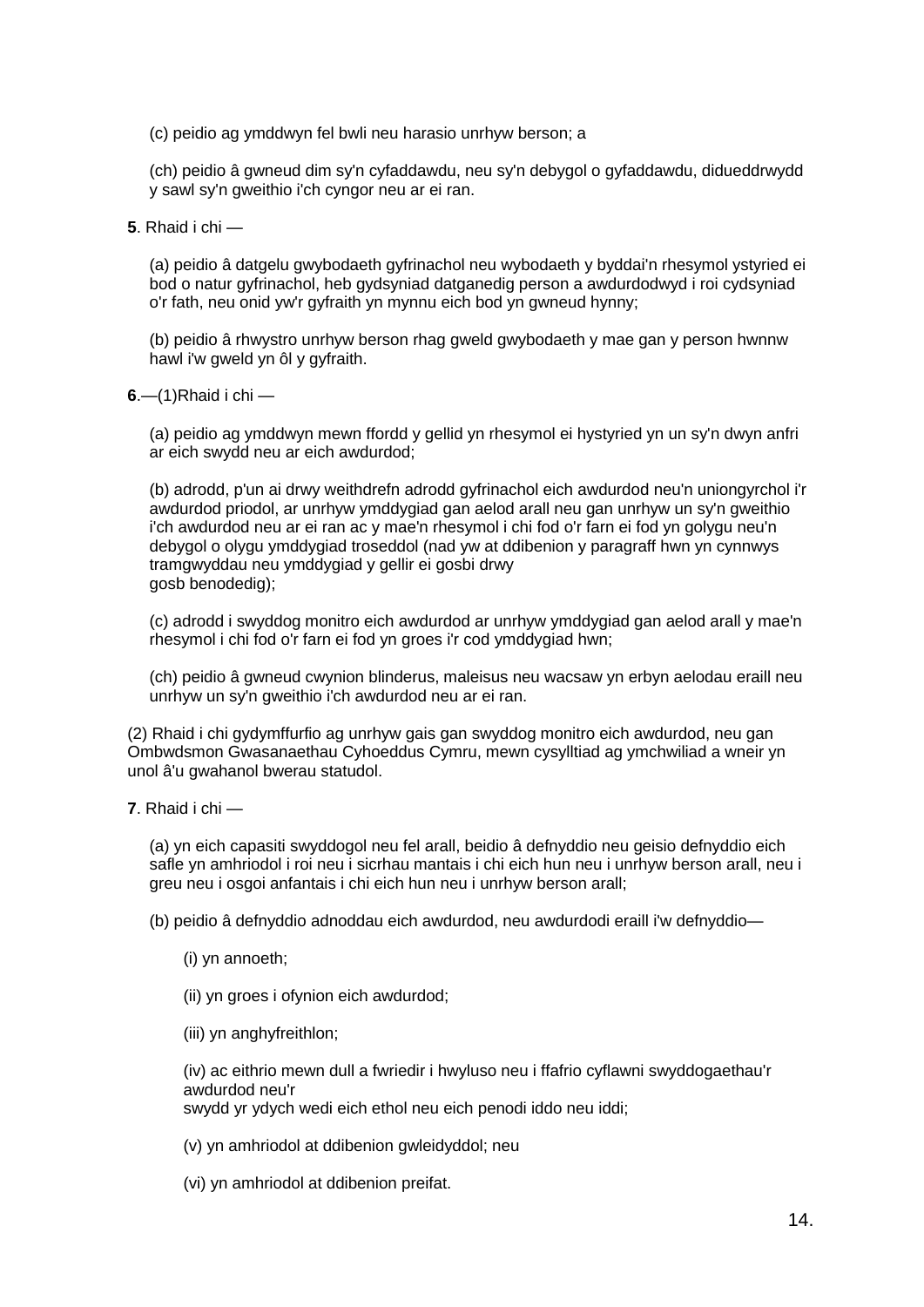**8**. Rhaid i chi —

(a) pan fyddwch yn cyfrannu mewn cyfarfodydd neu'n gwneud penderfyniadau ynghylch busnes y mae a wnelo eich awdurdod ag ef, wneud hynny ar sail rhinweddau'r amgylchiadau o dan sylw ac er budd y cyhoedd gan roi sylw i unrhyw gyngor perthnasol a ddarperir gan swyddogion eich awdurdod, ac yn benodol gan —

- (i) pennaeth gwasanaeth taledig yr awdurdod;
- (ii) prif swyddog cyllid yr awdurdod;
- (iii) swyddog monitro'r awdurdod;

(iv) prif swyddog cyfreithiol yr awdurdod (y dylid ymgynghori ag ef pan fo unrhyw amheuaeth ynghylch pwˆ er yr awdurdod i weithredu, ynghylch a yw'r cam a arfaethir yn dod o fewn y fframwaith polisi y cytunwyd arno gan yr awdurdod neu os gallai canlyniadau cyfreithiol gweithredu neu fethu â gweithredu gan yr awdurdod gael ôleffeithiau pwysig);

(b) rhoi rhesymau dros bob penderfyniad yn unol ag unrhyw ofynion statudol ac unrhyw ofynion rhesymol ychwanegol a osodir gan eich awdurdod.

**9**. Rhaid i chi —

(a) parchu'r gyfraith a rheolau eich awdurdod sy'n llywodraethu hawlio treuliau a lwfansau mewn cysylltiad â'ch dyletswyddau fel aelod;

(b) osgoi derbyn rhoddion oddi wrth neb, na lletygarwch (ac eithrio lletygarwch swyddogol, megis derbyniad dinesig neu weithio dros ginio, a awdurdodir yn briodol gan eich awdurdod) na buddiannau materol neu wasanaethau i chi eich hun neu i unrhyw berson os byddai gwneud hynny'n eich rhoi o dan rwymedigaeth amhriodol, neu os gallai'n rhesymol ymddangos fel pe bai'n gwneud hynny.

## **RHAN 3 BUDDIANNAU**

### **Buddiannau Personol**

**10**.—(1) Ym mhob mater rhaid i chi ystyried a oes gennych fuddiant personol, ac a yw'r cod ymddygiad hwn yn ei gwneud yn ofynnol i chi ddatgelu'r buddiant hwnnw.

(2) Rhaid i chi ystyried bod gennych fuddiant personol mewn unrhyw fusnes y mae a wnelo eich awdurdod ag ef —

(a) os yw'n gysylltiedig â'r canlynol, neu'n debygol o effeithio arnynt —

(i) unrhyw gyflogaeth yr ydych yn ymgymryd â hi neu fusnes yr ydych yn ei redeg;

(ii) unrhyw berson sy'n eich cyflogi neu sydd wedi eich penodi, unrhyw ffyrm yr ydych yn bartner ynddi neu unrhyw gwmni yr ydych yn gyfarwyddwr arno ac yn derbyn tâl;

(iii) unrhyw berson, ac eithrio eich awdurdod, sydd wedi rhoi taliad i chi mewn cysylltiad â'ch ethol neu mewn cysylltiad ag unrhyw dreuliau a dynnwyd gennych wrth i chi gyflawni eich dyletswyddau fel aelod;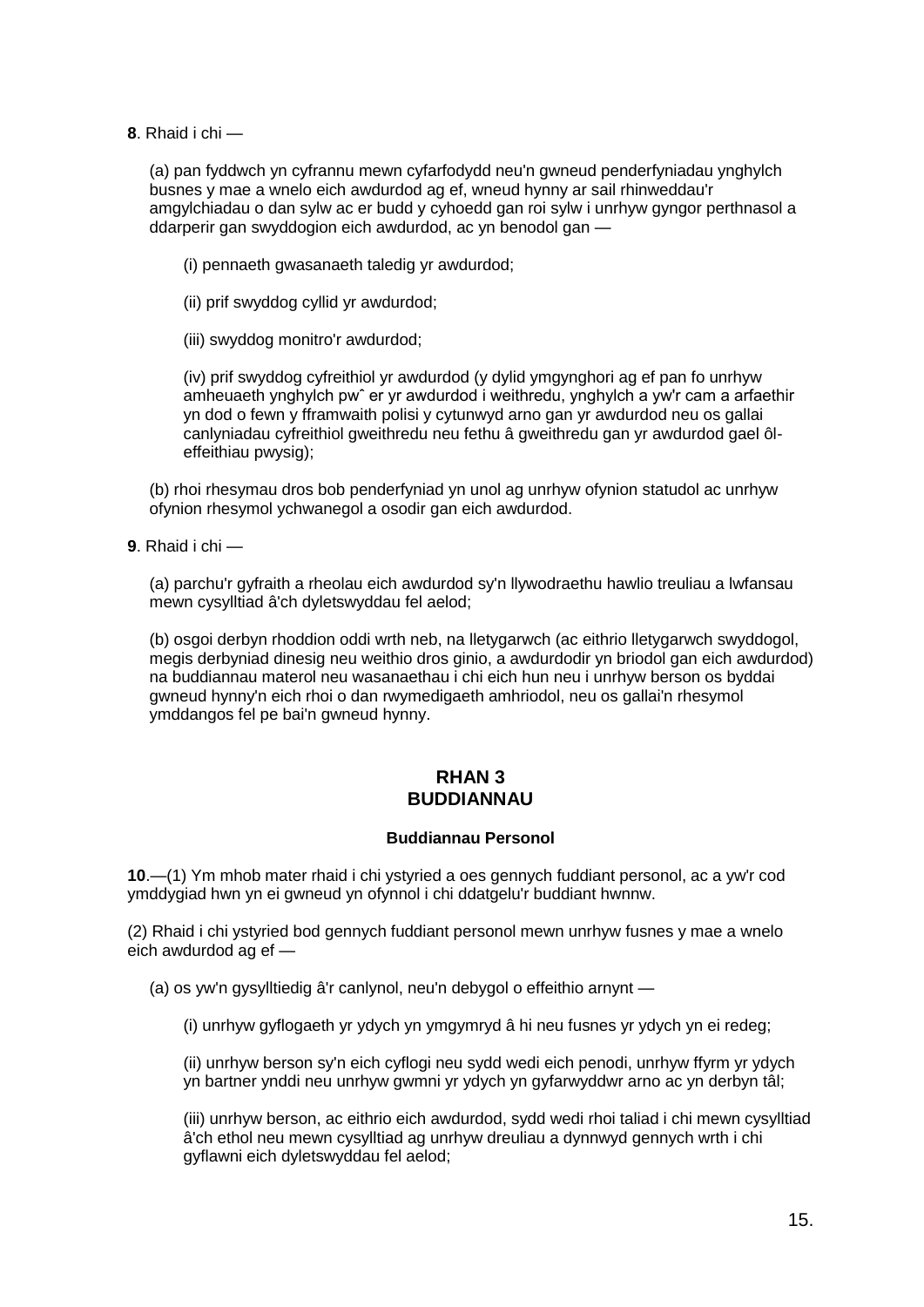(iv) unrhyw gorff corfforaethol y mae ganddo le busnes neu dir yn ardal eich awdurdod, ac y mae gennych chi fuddiant llesiannol mewn dosbarth o warannau sydd gan y corff hwnnw ac sy'n werth mwy na'r gwerth enwol o £25,000 neu un ganfed ran o gyfanswm cyfalaf cyfrannau dyroddedig y corff hwnnw;

(v) unrhyw gontract am nwyddau, gwasanaethau neu waith neu weithfeydd a wnaed rhyngoch chi, rhwng ffyrm yr ydych yn bartner ynddi, neu rhwng cwmni yr ydych yn gyfarwyddwr arno ac yn derbyn tâl, neu rhwng corff o'r math a ddisgrifir yn is-baragraff (iv) uchod a'ch awdurdod;

(vi) unrhyw dir y mae gennych fuddiant llesiannol ynddo ac sydd yn ardal eich awdurdod;

(vii) unrhyw dir y mae eich awdurdod yn landlord arno ac y mae ffyrm yr ydych yn bartner ynddi, cwmni yr ydych yn gyfarwyddwr arno ac yn derbyn tâl, neu gorff o'r math a ddisgrifir yn is-baragraff (iv) uchod yn denant arno;

(viii) unrhyw gorff yr ydych wedi eich ethol, eich penodi neu eich enwebu gan eich awdurdod i fod arno;

(ix) unrhyw —

(aa) awdurdod cyhoeddus neu gorff sy'n arfer swyddogaethau o natur gyhoeddus;

(bb) cwmni, cymdeithas ddiwydiannol a darbodus, elusen, neu gorff arall a chanddo ddibenion elusennol;

(cc) corff y mae dylanwadu ar farn neu bolisi cyhoeddus ymhlith ei brif ddibenion;

(chch)undeb llafur neu gymdeithas broffesiynol; neu

(dd) clwb preifat neu gymdeithas breifat sy'n gweithredu o fewn ardal eich awdurdod,

yr ydych yn aelod ohono neu ohoni neu mewn safle rheolaeth neu reoli cyffredinol ynddo neu ynddi;

(x) unrhyw dir yn ardal eich awdurdod y mae gennych drwydded (ar eich pen eich hun neu ar y cyd ag eraill) i'w feddiannu am 28 o ddiwrnodau neu fwy;

*[Nodyn: Mae is-baragraff (b) wedi ei hepgor.]*

(c) pe byddai'n rhesymol ystyried penderfyniad arno yn benderfyniad a fyddai'n effeithio —

(i) ar eich llesiant neu eich sefyllfa ariannol, neu lesiant neu sefyllfa ariannol person yr ydych yn byw gydag ef, neu unrhyw berson y mae gennych gysylltiad personol agos ag ef;

(ii) ar unrhyw gyflogaeth yr ymgymerir â hi neu fusnes a redir gan bersonau fel a ddisgrifir yn  $10(2)(c)(i)$ ;

(iii) ar unrhyw berson sy'n cyflogi neu sydd wedi penodi'r cyfryw bersonau ag a ddisgrifir yn 10(2)(c)(i), unrhyw ffyrm y mae'r cyfryw bersonau'n bartneriaid ynddi, neu unrhyw gwmni y maent yn gyfarwyddwyr arno;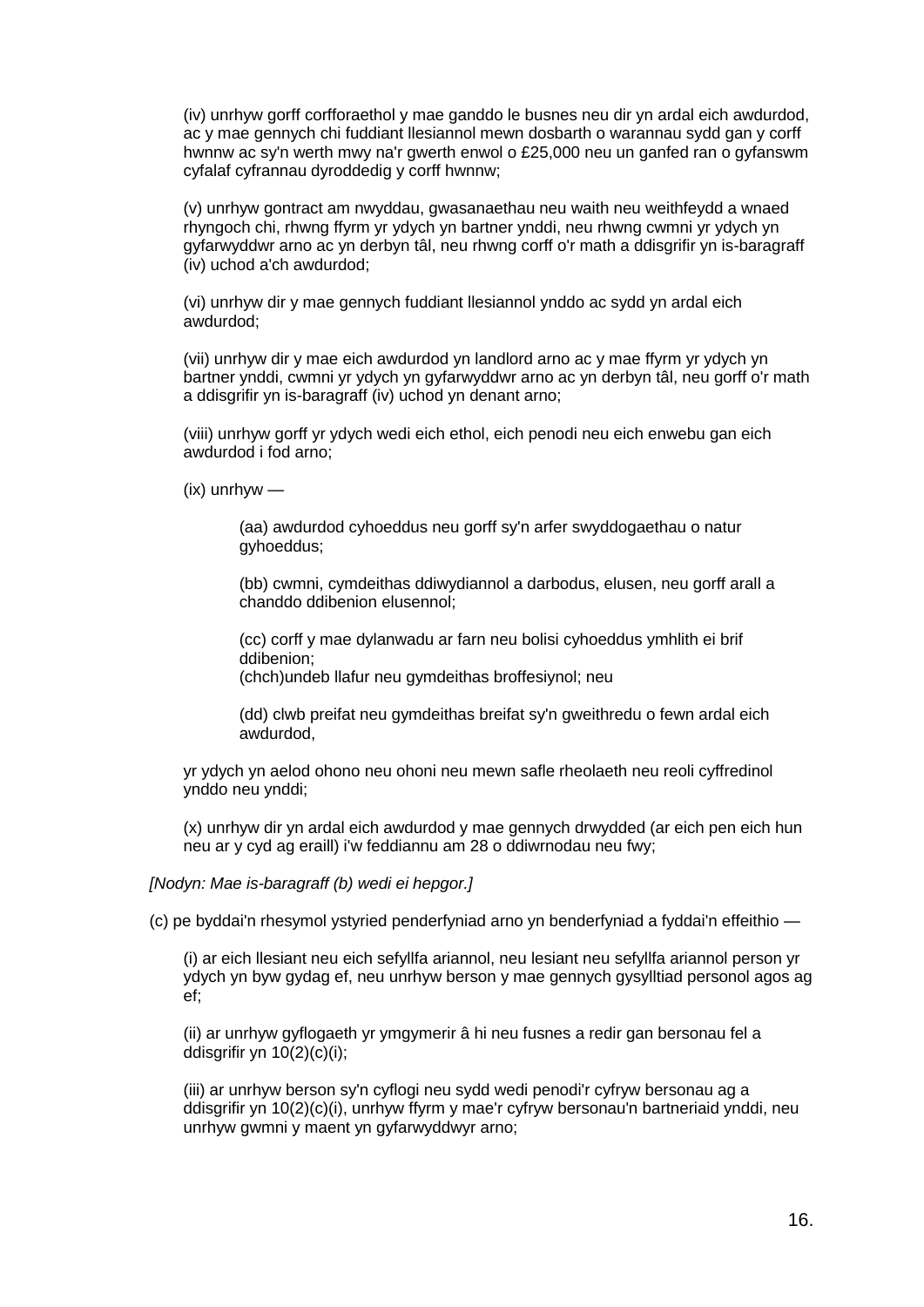(iv) ar unrhyw gorff corfforaethol y mae gan bersonau fel a ddisgrifir yn 10(2)(c)(i) fuddiant llesiannol mewn dosbarth o warannau sy'n werth mwy na'r gwerth enwol o £5,000; neu

(v) ar unrhyw gorff a restrir ym mharagraffau 10(2)(a)(ix)(aa) i (dd) y mae personau a ddisgrifir yn 10(2)(c)(i) mewn safle rheolaeth neu reoli cyffredinol ynddo,

a hynny i raddau mwy—

(aa) yn achos awdurdod â dosbarthiadau etholiadol neu wardiau, na'r rhelyw o bobl eraill sy'n talu'r dreth gyngor, bobl eraill sy'n talu ardrethi neu breswylwyr eraill yn y dosbarth etholiadol neu'r ward, yn ôl y digwydd, y bydd y penderfyniad yn effeithio arnynt; neu

(bb) ym mhob achos arall, na'r rhelyw o bobl eraill sy'n talu'r dreth gyngor, o bobl eraill sy'n talu ardrethi neu breswylwyr eraill yn ardal yr awdurdod.

#### **Datgelu Buddiannau Personol**

**11**.—(1) Pan fydd gennych fuddiant personol mewn unrhyw fusnes y mae a wnelo eich awdurdod ag ef ac y byddwch yn bresennol mewn cyfarfod lle y caiff y busnes hwnnw ei ystyried, rhaid i chi ddatgelu ar lafar gerbron y cyfarfod hwnnw fodolaeth a natur y buddiant hwnnw cyn i'r cyfarfod ystyried y busnes neu ar ddechrau'r ystyriaeth, neu pan ddaw'r buddiant i'r amlwg.

(2) Pan fydd gennych fuddiant personol mewn unrhyw fusnes y mae a wnelo eich awdurdod ag ef ac y byddwch yn gwneud —

(a) cynrychioliadau ysgrifenedig (p'un ai drwy lythyr, neges ffacs neu ar ryw ffurf arall ar gyfathrebu electronig) i un o aelodau neu o swyddogion eich awdurdod ynghylch y busnes hwnnw, dylech gynnwys manylion am y buddiant hwnnw yn y gyfathrebiaeth ysgrifenedig; neu

(b) cynrychioliadau llafar (p'un ai'n bersonol neu ar ryw ffurf ar gyfathrebu electronig) i un o aelodau neu o swyddogion eich awdurdod dylech ddatgelu'r buddiant ar ddechrau'r cyfryw gynrychioliadau, neu pan ddaw'n amlwg i chi fod gennych fuddiant o'r fath, a chadarnhau'r cynrychioliad a'r buddiant yn ysgrifenedig o fewn 14 o ddiwrnodau ar ôl gwneud y cynrychioliad.

(3) Yn ddarostyngedig i baragraff 14(1)(b) isod, os bydd gennych fuddiant personol mewn unrhyw fusnes y mae a wnelo eich awdurdod ag ef ac y byddwch wedi gwneud penderfyniad wrth arfer un o swyddogaethau gweithrediaeth neu fwrdd, rhaid i chi mewn perthynas â'r busnes hwnnw sicrhau bod unrhyw ddatganiad ysgrifenedig ynghylch y penderfyniad hwnnw'n cofnodi bodolaeth a natur eich buddiant.

(4) Rhaid i chi, mewn cysylltiad â buddiant personol nas datgelwyd eisoes, cyn cyfarfod neu'n syth ar ôl diwedd cyfarfod pan ddatgelir y buddiant yn unol ag is-baragraff 11(1), roi hysbysiad ysgrifenedig i'ch awdurdod yn unol ag unrhyw ofynion a nodir gan swyddog monitro eich awdurdod, neu mewn perthynas â chyngor cymuned, swyddog priodol eich awdurdod o bryd i'w gilydd ond, rhaid cynnwys o leiaf —

- (a) manylion am y buddiant personol;
- (b) manylion am y busnes y mae'r buddiant personol yn gysylltiedig ag ef; ac
- (c) eich llofnod.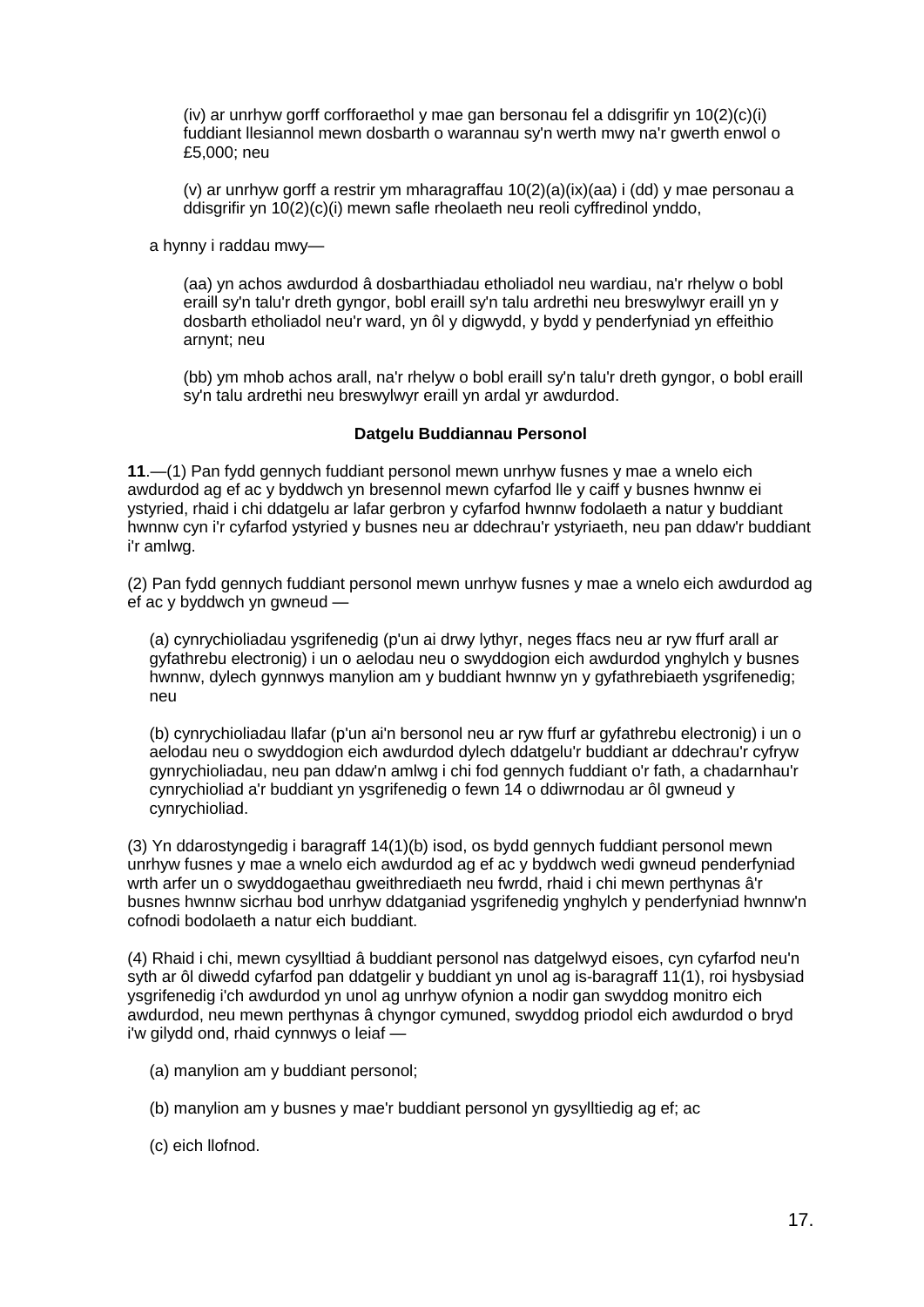(5) Pan fydd eich swyddog monitro wedi cytuno bod yr wybodaeth sy'n ymwneud â'ch buddiant personol yn wybodaeth sensitif, yn unol â pharagraff 16(1), mae eich rhwymedigaethau o dan y paragraff 11 hwn i ddatgelu'r cyfryw wybodaeth, p'un ai ar lafar neu'n ysgrifenedig, i'w disodli gan rwymedigaeth i ddatgelu bodolaeth buddiant personol ac i gadarnhau bod eich swyddog monitro wedi cytuno bod y cyfryw fuddiant personol o natur gwybodaeth sensitif.

(6) At ddibenion is-baragraff (4), dim ond os bod hysbysiad ysgrifenedig wedi ei ddarparu yn unol â'r cod hwn ers y dyddiad diwethaf pryd yr etholwyd chi, y penodwyd chi neu yr enwebwyd chi'n aelod o'ch awdurdod y bernir bod buddiant personol wedi ei ddatgelu eisoes.

(7) At ddibenion is-baragraff (3), os na ddarperir hysbysiad ysgrifenedig yn unol â'r paragraff hwnnw bernir na fyddwch wedi datgan buddiant personol yn unol â'r cod hwn.

## **Buddiannau sy'n Rhagfarnu**

**12**.—(1) Yn ddarostyngedig i is-baragraff (2) isod, os bydd gennych fuddiant personol mewn unrhyw fusnes y mae a wnelo eich awdurdod ag ef bydd gennych hefyd fuddiant sy'n rhagfarnu yn y busnes hwnnw os bydd y buddiant yn un y bydd yn rhesymol i aelod o'r cyhoedd sy'n gwybod y ffeithiau perthnasol fod o'r farn ei fod mor arwyddocaol fel y bydd yn debygol o ragfarnu eich barn ynghylch buddiant cyhoeddus.

(2) Yn ddarostyngedig i is-baragraff (3), nid ystyrir bod gennych fuddiant sy'n rhagfarnu mewn unrhyw fusnes os bydd y busnes hwnnw—

(a) yn gysylltiedig—

(i) ag awdurdod perthnasol arall yr ydych hefyd yn aelod ohono;

(ii) ag awdurdod cyhoeddus arall neu gorff sy'n arfer swyddogaethau o natur gyhoeddus lle yr ydych mewn safle rheolaeth neu reoli cyffredinol;

(iii) â chorff yr ydych wedi cael eich ethol, eich penodi neu eich enwebu gan eich awdurdod i fod arno;

(iv) â'ch rôl fel llywodraethwr ysgol (os na chawsoch eich penodi neu eich enwebu gan eich awdurdod) oni bai bod y busnes yn benodol gysylltiedig â'r ysgol yr ydych yn un o'i llywodraethwyr;

(v) â'ch rôl fel aelod o Fwrdd Iechyd Lleol os na chawsoch eich penodi neu eich enwebu gan eich awdurdod i fod arno;

(b) yn gysylltiedig:

(i) â swyddogaethau tai eich awdurdod os oes gennych denantiaeth neu les gyda'ch awdurdod, ar yr amod nad oes arnoch i'ch awdurdod ôl-ddyledion rhent o fwy na deufis, ac ar yr amod nad yw'r swyddogaethau hynny'n ymwneud yn arbennig â'ch tenantiaeth neu â'ch les;

(ii) â swyddogaethau eich awdurdod mewn cysylltiad â phrydau ysgol, cludiant a threuliau teithio, os ydych chi'n warchodwr, yn rhiant, yn fam-gu neu'n nain neu'n dadcu neu'n daid, neu os oes gennych gyfrifoldeb rhiant (fel y'i diffinnir yn adran 3 o Deddf Plant 1989) dros blentyn sy'n cael addysg lawnamser, onid yw'r busnes yn benodol gysylltiedig â'r ysgol y mae'r plentyn hwnnw'n ei mynychu;

(iii) â swyddogaethau eich awdurdod mewn cysylltiad â thâl salwch statudol o dan Ran XI o Ddeddf Cyfraniadau a Budd-daliadau Nawdd Cymdeithasol 1992, os ydych yn cael, neu os oes gennych hawl i gael, taliad o'r fath gan eich awdurdod;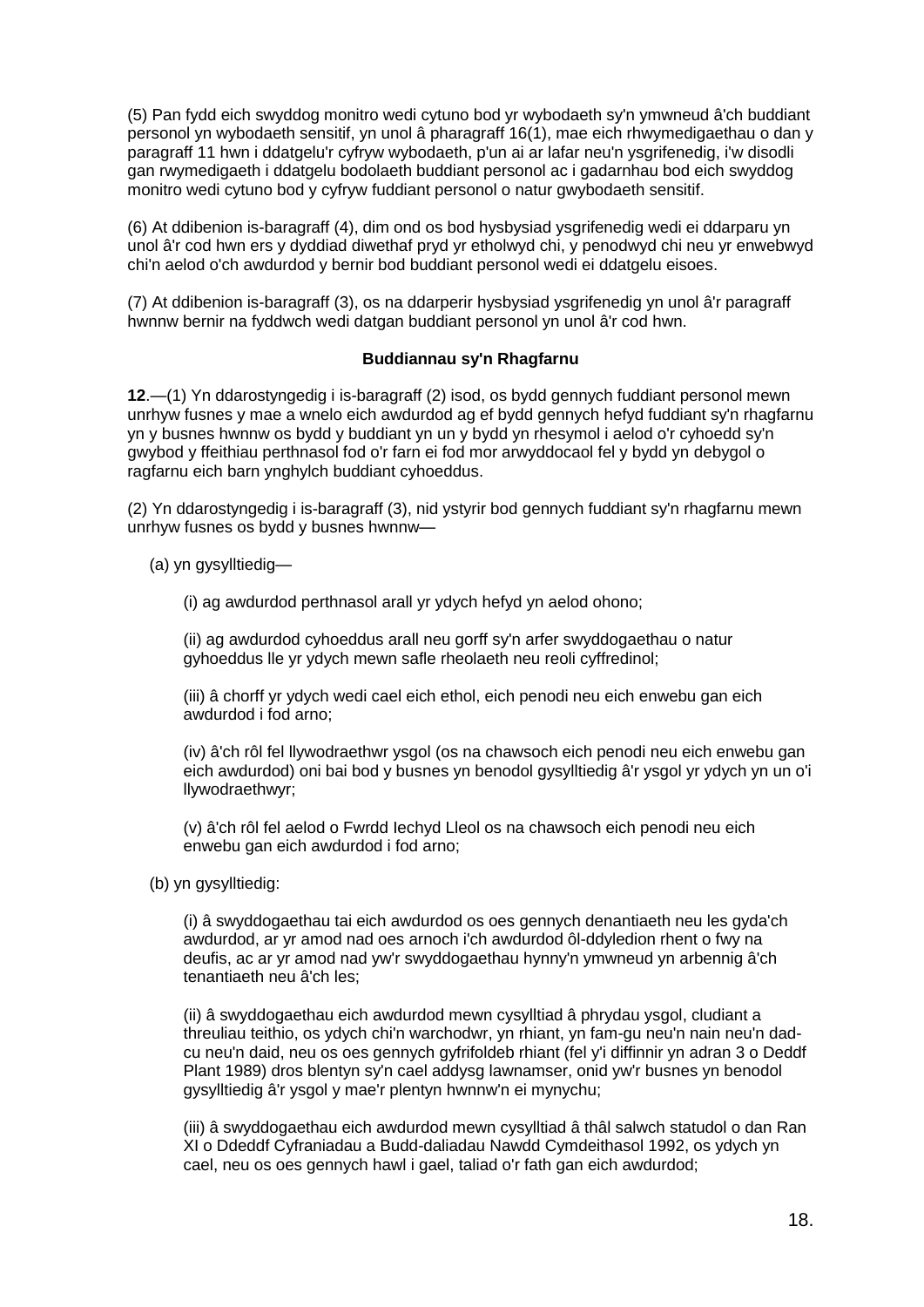―(iv) â swyddogaethau eich awdurdod mewn cysylltiad â lwfans neu daliad a wneir yn unol â darpariaethau Rhan 8 o Fesur Llywodraeth Leol (Cymru) 2011, neu lwfans neu bensiwn a ddarperir o dan adran 18 o Ddeddf Llywodraeth Leol a Thai 1989;

(c) yn gysylltiedig â'ch rôl fel cynghorydd cymunedol mewn perthynas â grant, benthyciad neu fath arall ar gymorth ariannol a wnaed gan eich cyngor cymuned i gyrff cymunedol neu wirfoddol hyd at uchafswm o £500.

(3) Nid yw'r esemptiadau yn is-baragraff (2)(a) yn gymwys os yw'r busnes yn gysylltiedig â dyfarnu ar unrhyw gymeradwyaeth, cydsyniad, trwydded, caniatâd neu gofrestriad.

### **Pwyllgorau Trosolygu a Chraffu**

**13**. Bydd gennych hefyd fuddiant sy'n rhagfarnu mewn unrhyw fusnes sydd gerbron un o bwyllgorau trosolygu a chraffu eich awdurdod (neu un o is-bwyllgorau pwyllgor o'r fath )—

(a) os bydd y busnes hwnnw'n gysylltiedig â phenderfyniad a wnaed (p'un a gafodd ei weithredu ai peidio) neu gam a gymerwyd gan weithrediaeth, bwrdd, neu un arall o bwyllgorau, is-bwyllgorau, cyd-bwyllgorau neu o gyd-is-bwyllgorau eich awdurdod; a

(b) os oeddech chi, ar yr adeg pan wnaed y penderfyniad neu pan gymerwyd y cam, yn aelod o'r weithrediaeth, y bwrdd, y pwyllgor, yr is-bwyllgor, y cyd-bwyllgor neu'r cyd-isbwyllgor a grybwyllir yn is-baragraff (a) a'ch bod chi'n bresennol pan wnaed y penderfyniad hwnnw neu pan gymerwyd y cam hwnnw.

### **Cyfrannu mewn Perthynas â Datgelu Buddiannau**

**14**.—(1) Yn ddarostyngedig i is-baragraffau (2), (2A), (3) a (4), os bydd gennych fuddiant sy'n rhagfarnu mewn unrhyw fusnes y mae a wnelo eich awdurdod ag ef rhaid i chi, oni roddwyd i chi ollyngiad gan bwyllgor safonau eich awdurdod —

(a) ymadael â'r ystafell, y siambr neu'r man lle y mae cyfarfod i ystyried y busnes yn cael ei gynnal—

(i) pan fo is-baragraff (2) yn gymwys, yn syth ar ôl i'r cyfnod ar gyfer gwneud cynrychioliadau, ateb cwestiynau neu roi tystiolaeth sy'n ymwneud â'r busnes ddod i ben a beth bynnag cyn i ystyriaeth bellach o'r busnes ddechrau, p'un a ganiateir i'r cyhoedd aros yn bresennol ar gyfer y cyfryw ystyriaeth ai peidio; neu

(ii) mewn unrhyw achos arall, pa bryd bynnag y daw i'r amlwg bod y busnes hwnnw'n cael ei ystyried yn y cyfarfod hwnnw;

(b) peidio ag arfer swyddogaethau gweithrediaeth neu fwrdd mewn perthynas â'r busnes hwnnw;

(c) peidio â cheisio dylanwadu ar benderfyniad ynghylch y busnes hwnnw;

(ch) peidio â gwneud unrhyw gynrychioliadau ysgrifenedig (p'un ai drwy lythyr, neges ffacs neu ar ryw ffurf arall ar gyfathrebu electronig) mewn perthynas â'r busnes hwnnw; a

(d) peidio â gwneud unrhyw gynrychioliadau llafar (p'un ai'n bersonol neu ar ryw ffurf ar gyfathrebu electronig) mewn cysylltiad â'r busnes hwnnw neu rhaid i chi roi'r gorau ar unwaith i wneud y cyfryw gynrychioliadau llafar pan ddaw'r buddiant sy'n rhagfarnu i'r amlwg.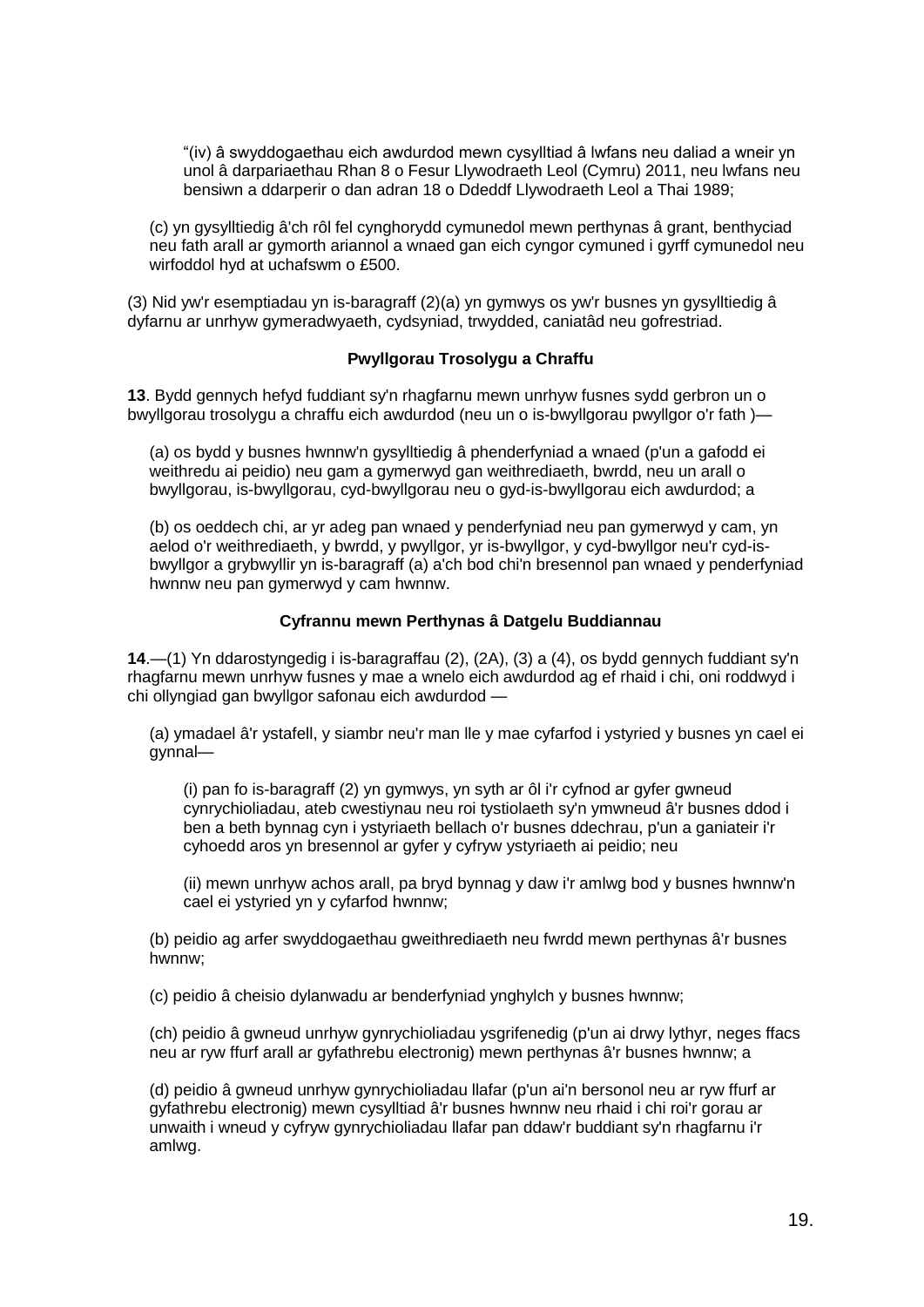(2) Os oes gennych fuddiant sy'n rhagfarnu mewn unrhyw fusnes y mae a wnelo eich awdurdod ag ef cewch fod yn bresennol mewn cyfarfod ond dim ond er mwyn gwneud cynrychioliadau, ateb cwestiynau neu roi tystiolaeth sy'n ymwneud â'r busnes, ar yr amod y caniateir hefyd i'r cyhoedd fod yn bresennol yn y cyfarfod i'r un diben, p'un ai o dan hawl statudol neu fel arall.

(2A) Os oes gennych fuddiant sy'n rhagfarnu mewn unrhyw fusnes y mae a wnelo eich awdurdod ag ef cewch gyflwyno cynrychioliadau ysgrifenedig i gyfarfod sy'n ymwneud â'r busnes hwnnw, ar yr amod y caniateir i'r cyhoedd fod yn bresennol yn y cyfarfod at y diben o wneud cynrychioliadau, ateb cwestiynau neu roi tystiolaeth sy'n ymwneud â'r busnes, pa un ai o dan hawl statudol neu fel arall.

(2B) Pan fyddwch yn cyflwyno cynrychioliadau ysgrifenedig o dan is-baragraff (2A), rhaid i chi gydymffurfio ag unrhyw weithdrefn y caiff eich awdurdod ei fabwysiadu ar gyfer cyflwyno cynrychioliadau o'r fath.

(3) Nid yw is-baragraff (1) yn eich rhwystro rhag bod yn bresennol a chyfrannu mewn cyfarfod

(a) os gofynnir i chi fod yn bresennol mewn cyfarfod pwyllgor trosolwg neu graffu, gan y cyfryw bwyllgor ac yntau'n arfer ei bwerau statudol; neu

(b) os oes gennych y fantais o fod gollyngiad wedi ei roi i chi ar yr amod—

(i) eich bod yn datgan yn y cyfarfod eich bod yn dibynnu ar y gollyngiad; a

(ii) eich bod, cyn y cyfarfod neu'n syth ar ôl i'r cyfarfod orffen, yn rhoi hysbysiad ysgrifenedig i'ch awdurdod a bod hwnnw'n cynnwys —

(aa) manylion y buddiant sy'n rhagfarnu;

(bb) manylion y busnes y mae'r buddiant sy'n rhagfarnu'n gysylltiedig ag ef;

(cc)manylion y gollyngiad a'r dyddiad pryd y'i rhoddwyd; a

(chch) eich llofnod.

—

(4) Os bydd gennych fuddiant sy'n rhagfarnu a'ch bod yn gwneud cynrychioliadau ysgrifenedig neu lafar i'ch awdurdod gan ddibynnu ar ollyngiad, rhaid i chi ddarparu manylion am y gollyngiad o fewn unrhyw gynrychioliad ysgrifenedig neu lafar o'r fath ac, yn yr achos olaf hwn, rhaid i chi ddarparu hysbysiad ysgrifenedig ar gyfer eich awdurdod o fewn 14 o ddiwrnodau ar ôl gwneud y cynrychioliad.

# **RHAN 4 COFRESTR BUDDIANNAU AELODAU**

### **Cofrestru Buddiannau Personal**

**15.**—(1) Yn ddarostyngedig i is-baragraff (4), rhaid i chi, o fewn 28 o ddiwrnodau ar ôl—

(a) i god ymddygiad eich awdurdod gael ei fabwysiadu neu i ddarpariaethau gorfodol y cod enghreifftiol hwn gael eu cymhwyso i'ch awdurdod; neu

(b) i chi gael eich ethol neu eich penodi i swydd (os digwydd hynny'n ddiweddarach),